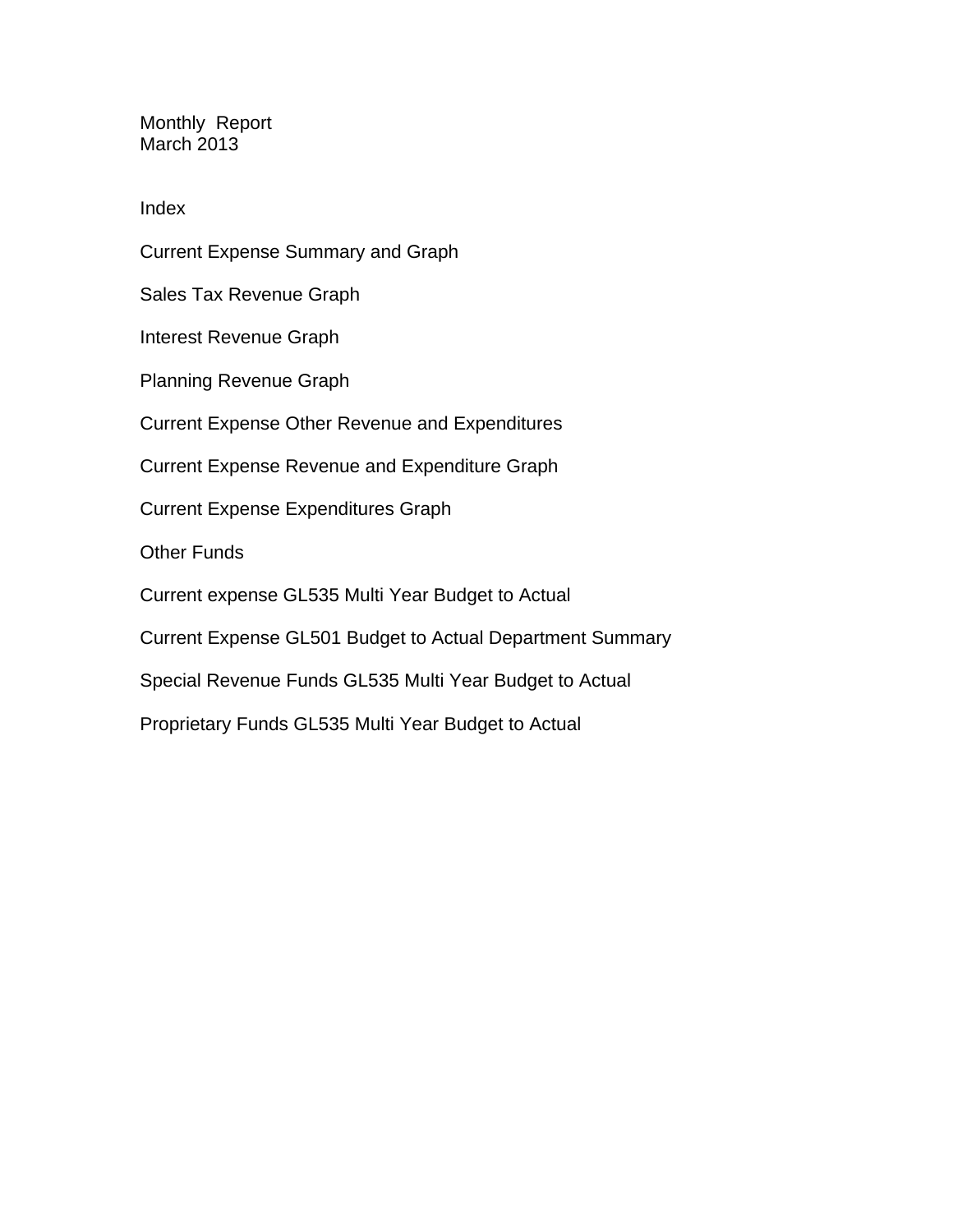| CURRENT EXPENSE Thousands (000's) |         |                     |                         |               |                |            |                         |               |         |            |                         |               |
|-----------------------------------|---------|---------------------|-------------------------|---------------|----------------|------------|-------------------------|---------------|---------|------------|-------------------------|---------------|
|                                   |         | <b>Current Year</b> |                         |               |                | 2012       |                         |               |         | 2011       |                         |               |
|                                   | Current | <b>YTD</b>          | <b>Budget</b>           | %VS           | Current        | <b>YTD</b> | <b>Budget</b>           | %VS           | Current | <b>YTD</b> | <b>Budget</b>           | %VS           |
|                                   | Actual  | Actual              | Net of Beg.<br>Fund Bal | <b>Budget</b> | Actual         | Actual     | Net of Beg.<br>Fund Bal | <b>Budget</b> | Actual  | Actual     | Net of Beg.<br>Fund Bal | <b>Budget</b> |
| Revenue                           |         |                     |                         |               |                |            |                         |               |         |            |                         |               |
| <b>Property Tax</b>               | 548     | 632                 | 7,291                   | 9%            | 64             | 115        | 7,182                   | 2%            | 93      | 199        | 7,437                   | 3%            |
| Sales Tax                         | 300     | 1.038               | 3,973                   | 26%           | 292            | 1,018      | 3,850                   | 26%           | 273     | 993        | 4,111                   | 24%           |
| Planning and Community            | 112     | 308                 | 1,363                   | 23%           | 103            | 263        | 1,556                   | 17%           | 140     | 343        | 1,412                   | 24%           |
| Interest - Investment             | 46      | 126                 | 302                     | 42%           | 66             | 117        | 255                     | 46%           | 16      | 51         | 200                     | 26%           |
| Other                             | 499     | 1,882               | 5,413                   | 35%           | 427            | 1,237      | 5,498                   | 22%           | 578     | 1,809      | 5,276                   | 34%           |
| Subtotal                          | ,505    | 3,987               | 18,342                  | 22%           | 952            | 2,750      | 18,341                  | 15%           | 1,100   | 3,395      | 18,436                  | 18%           |
| Intergovernmental (Grants)        | 39      | 148                 | 849                     | 17%           | 98             | 156        | 1,156                   | 13%           | 88      | 101        | 1.040                   | 10%           |
| Total                             | 1,544   | 4,135               | 19,191                  | 22%           | 1,050          | 2,906      | 19,497                  | 15%           | 1,188   | 3,496      | 19,476                  | 18%           |
| Interfund Transfers-In            |         | 2,357               | 2,357                   | 100%          |                | 2,201      | 2,225                   | 99%           |         | 1,879      | 1,919                   | 98%           |
| Use of Beg Fund Balance           | -       | -                   | 180                     | 0%            |                |            | 130                     | 0%            |         |            | 185                     | 0%            |
| <b>Total Revenue</b>              | 1.544   | 6,492               | 21.728                  | 30%           | 1.050          | 5,107      | 21,852                  | 23%           | 1.188   | 5,375      | 21,580                  | 25%           |
|                                   |         |                     |                         |               |                |            |                         |               |         |            |                         |               |
| Expenditures                      | 1,777   | 5,136               | 20,595                  | 25%           | 1,721          | 5,102      | 20,441                  | 25%           | 1,634   | 4,942      | 19,917                  | 25%           |
| Interfund Transfers-Out           |         | 953                 | 1,133                   | 84%           | $\blacksquare$ | 1,052      | 1,411                   | 75%           |         | 1,205      | 1.663                   | 72%           |
| <b>Total Expenditures</b>         | 1,777   | 6,089               | 21,728                  | 28%           | 1,721          | 6,154      | 21,852                  | 28%           | 1,634   | 6,147      | 21,580                  | 28%           |
| <b>Net Current Expense</b>        | (233)   | 403                 | 0                       |               | (671)          | (1,047)    | 0                       |               | (446)   | (772)      | 0                       |               |

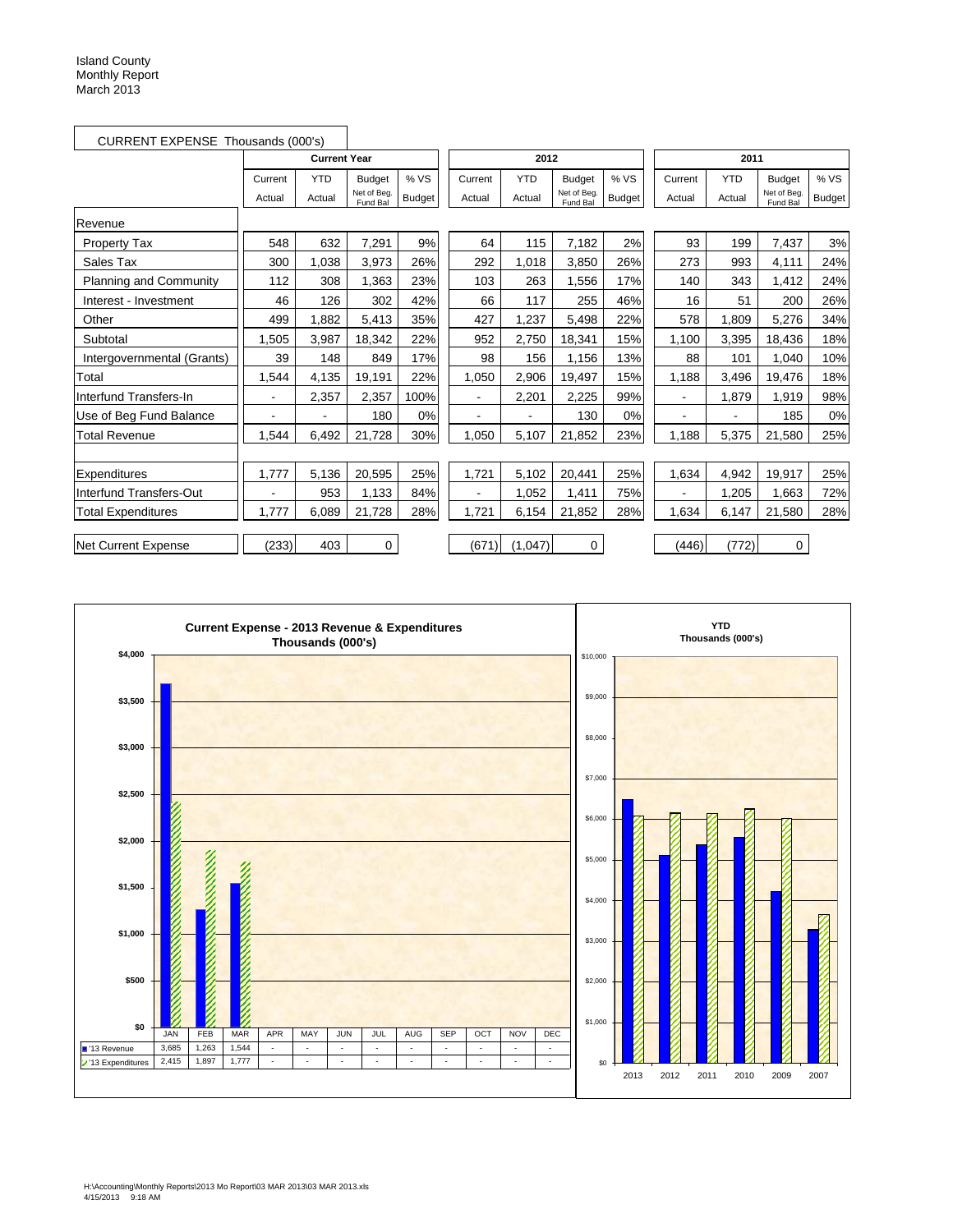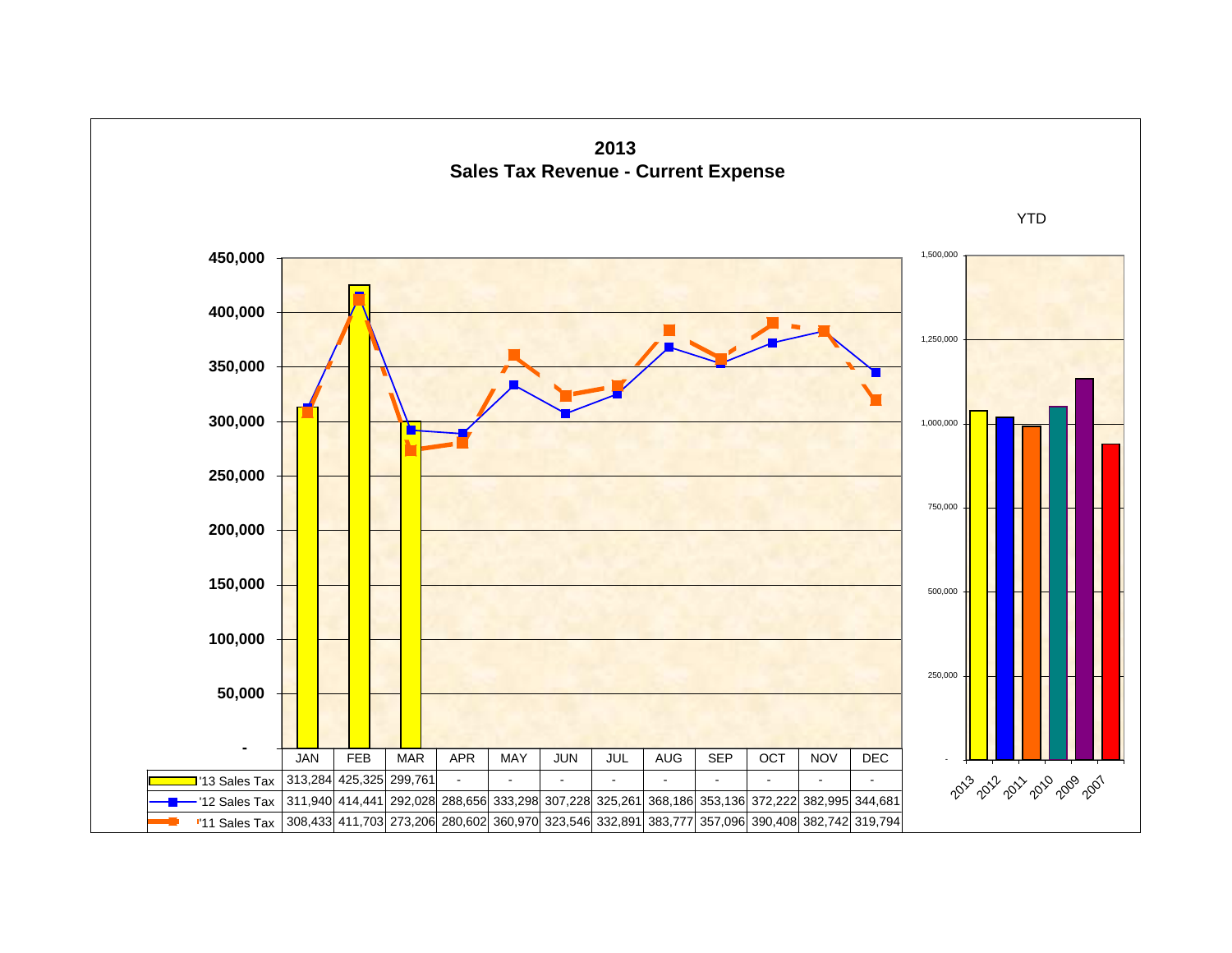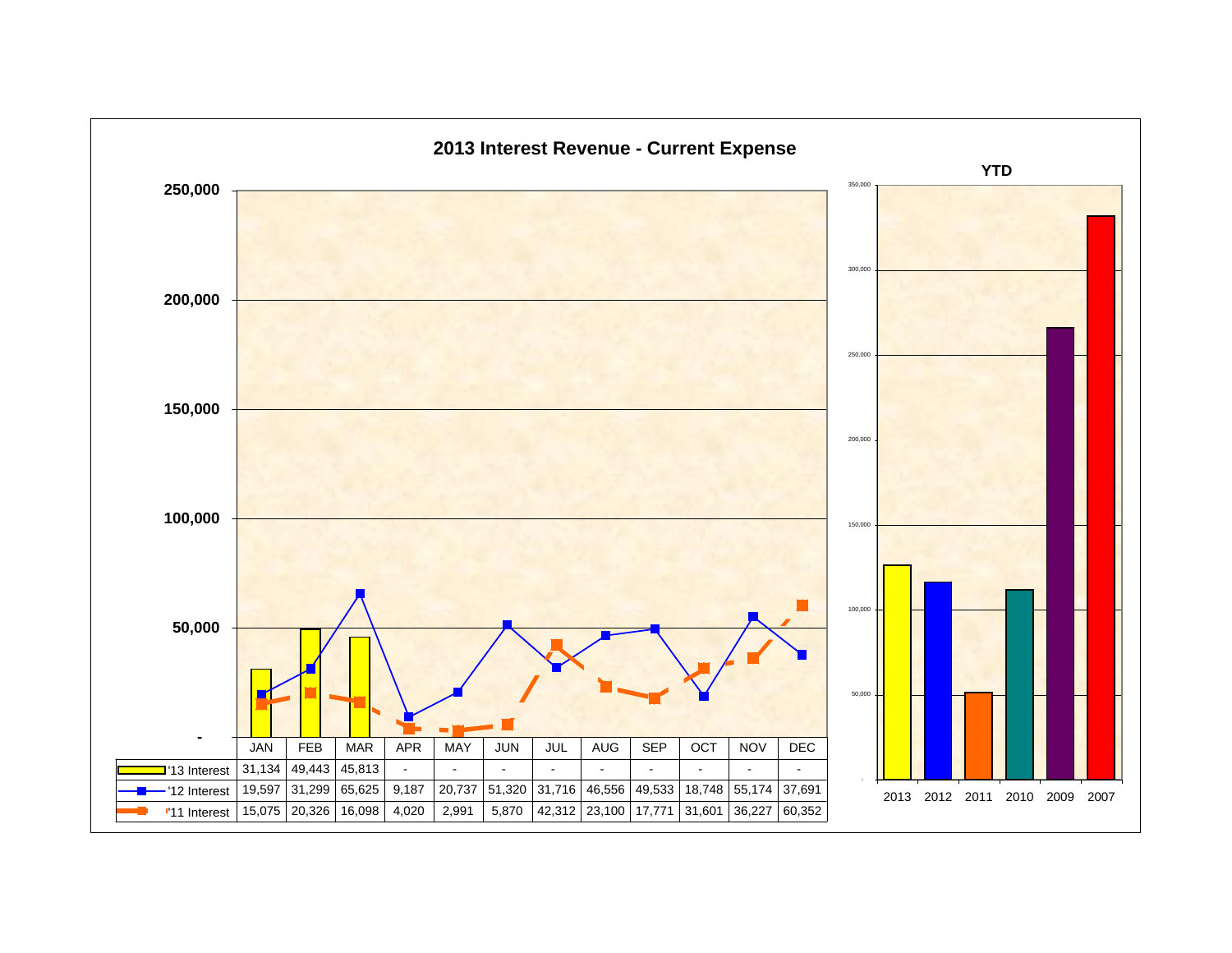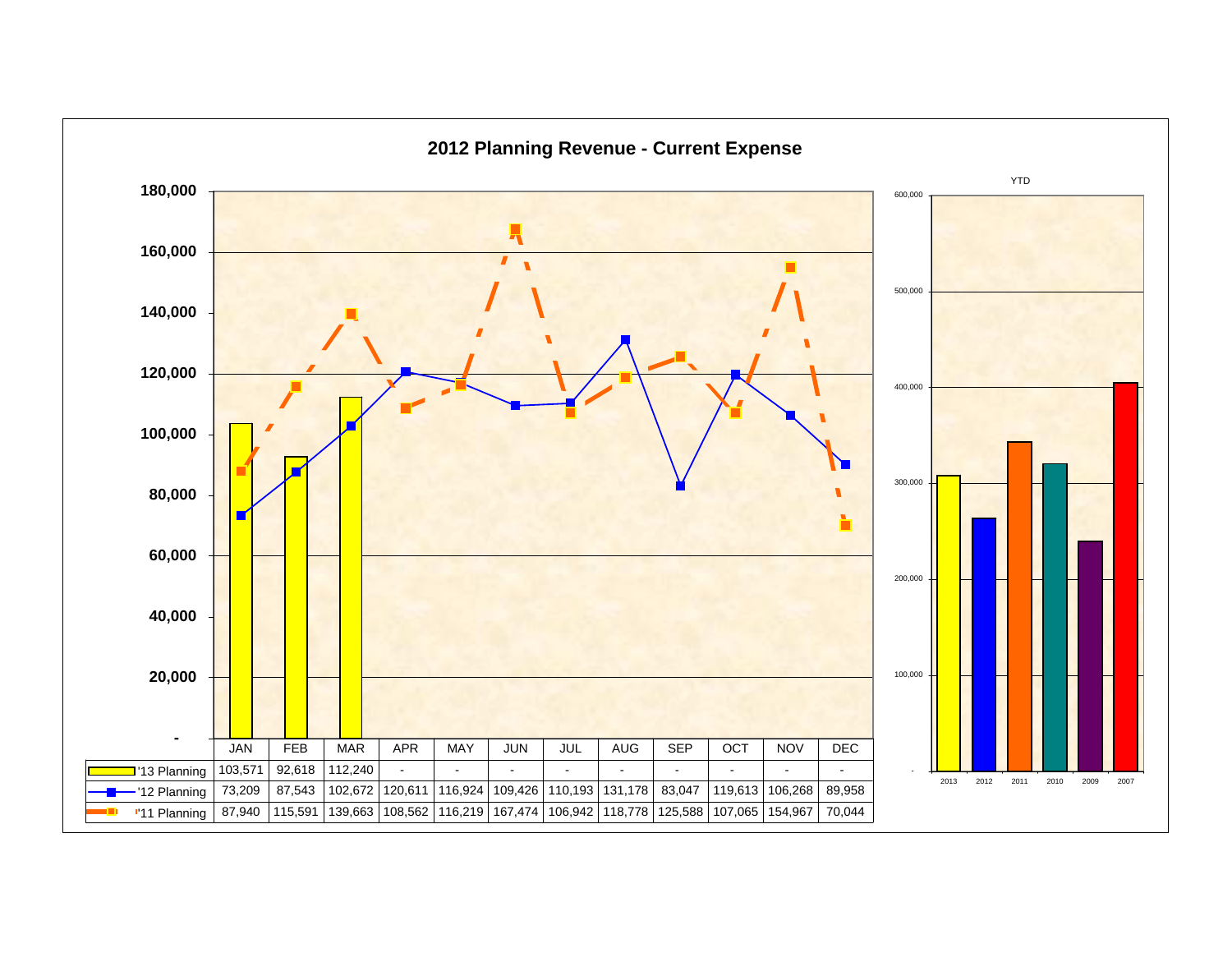Current Expense By Department March 2013

Other Revenue

| YTD                               | <b>ACTUAL</b> | <b>BUDGET</b> | YTD%   |
|-----------------------------------|---------------|---------------|--------|
| Auditor                           | 140,450       | 580,500       | 24.2%  |
| Clerk                             | 99,079        | 300,400       | 33.0%  |
| <b>District Court</b>             | 296,583       | 919,400       | 32.3%  |
| Sheriff                           | 59,679        | 202,500       | 29.5%  |
| <b>Sales Tax Criminal Justice</b> | 133,460       | 516,000       | 25.9%  |
| Cable Tax                         | 528,055       | 495,000       | 106.7% |
| Prop Tax Penalty                  | 123,328       | 435,000       | 28.4%  |
| Prop Tax Interest                 | 151,033       | 500,000       | 30.2%  |
| State Sh Rev PUD                  |               | 130,000       | 0.0%   |
| <b>County Assistance</b>          | 87,025        | 200,000       | 43.5%  |
| <b>Criminal Justice</b>           | 109,635       | 400,000       | 27.4%  |
| Liquor Tax                        | 53,696        | 246,000       | 21.8%  |
| Other                             | 99,620        | 488,058       | 20.4%  |
| Total                             | 1,881,643     | 5,412,858     | 34.8%  |

Expenditures

| <b>YTD</b>                  | <b>ACTUAL</b> | <b>BUDGET</b> | %     |
|-----------------------------|---------------|---------------|-------|
| Assessor                    | 240,539       | 1,080,115     | 22.3% |
| Auditor                     | 161,208       | 809,036       | 19.9% |
| <b>Budget</b>               | 26,042        | 115,925       | 22.5% |
| <b>Central Services</b>     | 230,008       | 969,637       | 23.7% |
| <b>Clerk</b>                | 100,648       | 447,257       | 22.5% |
| Commissioners               | 146,204       | 618,139       | 23.7% |
| Coroner                     | 47,574        | 241,700       | 19.7% |
| <b>District Court</b>       | 248,960       | 1,004,339     | 24.8% |
| <b>Emergency Management</b> | 20,298        | 318,685       | 6.4%  |
| <b>Facilities</b>           | 228,331       | 1,040,805     | 21.9% |
| <b>GSA</b>                  | 311,856       | 1,203,499     | 25.9% |
| <b>Human Resources</b>      | 72,006        | 235,760       | 30.5% |
| <b>Human Services</b>       | 12,739        | 152,435       | 8.4%  |
| Miscellaneous               | 76,924        | 241,132       | 31.9% |
| Parks                       | 36,523        | 188,257       | 19.4% |
| Planning                    | 336,283       | 1,606,132     | 20.9% |
| Prosecutor                  | 328,568       | 1,392,557     | 23.6% |
| Sheriff                     | 1,773,931     | 6,444,433     | 27.5% |
| <b>Superior Court</b>       | 227,450       | 1,070,879     | 21.2% |
| Treasurer                   | 142,112       | 493,020       | 28.8% |
| Non Departmental            | 367,450       | 920,702       | 39.9% |
| Total                       | 5,135,654     | 20,594,444    | 24.9% |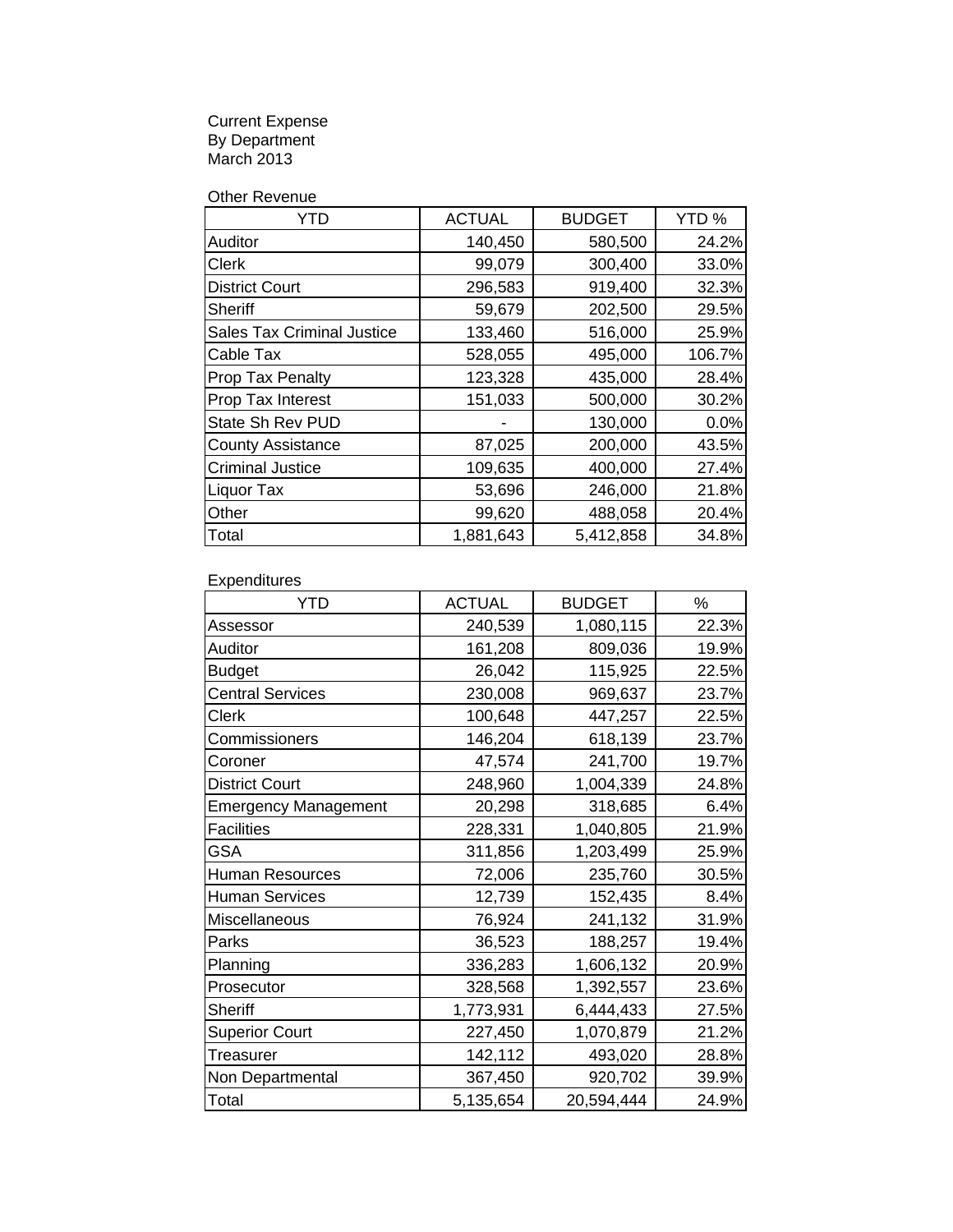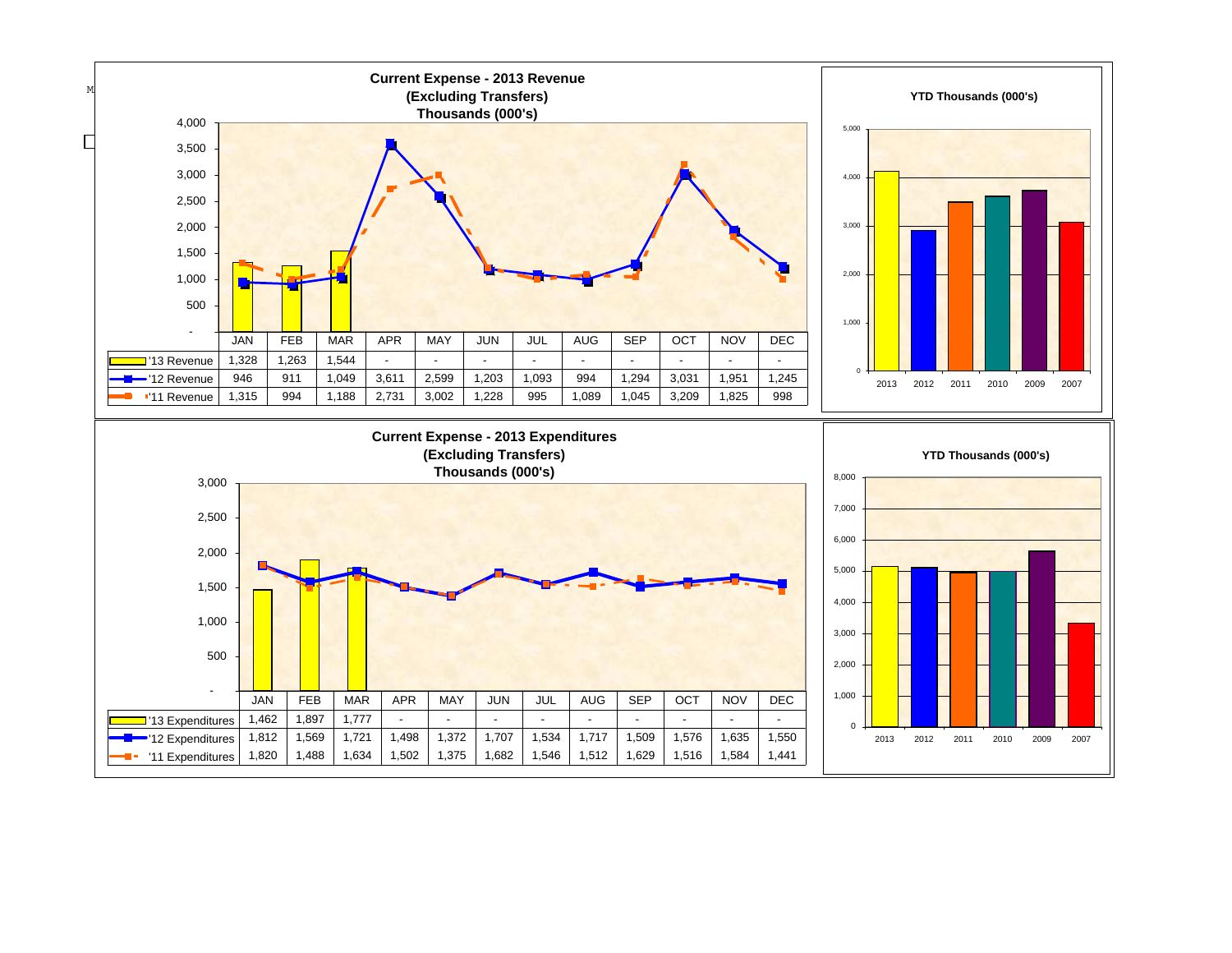

MARCH 2013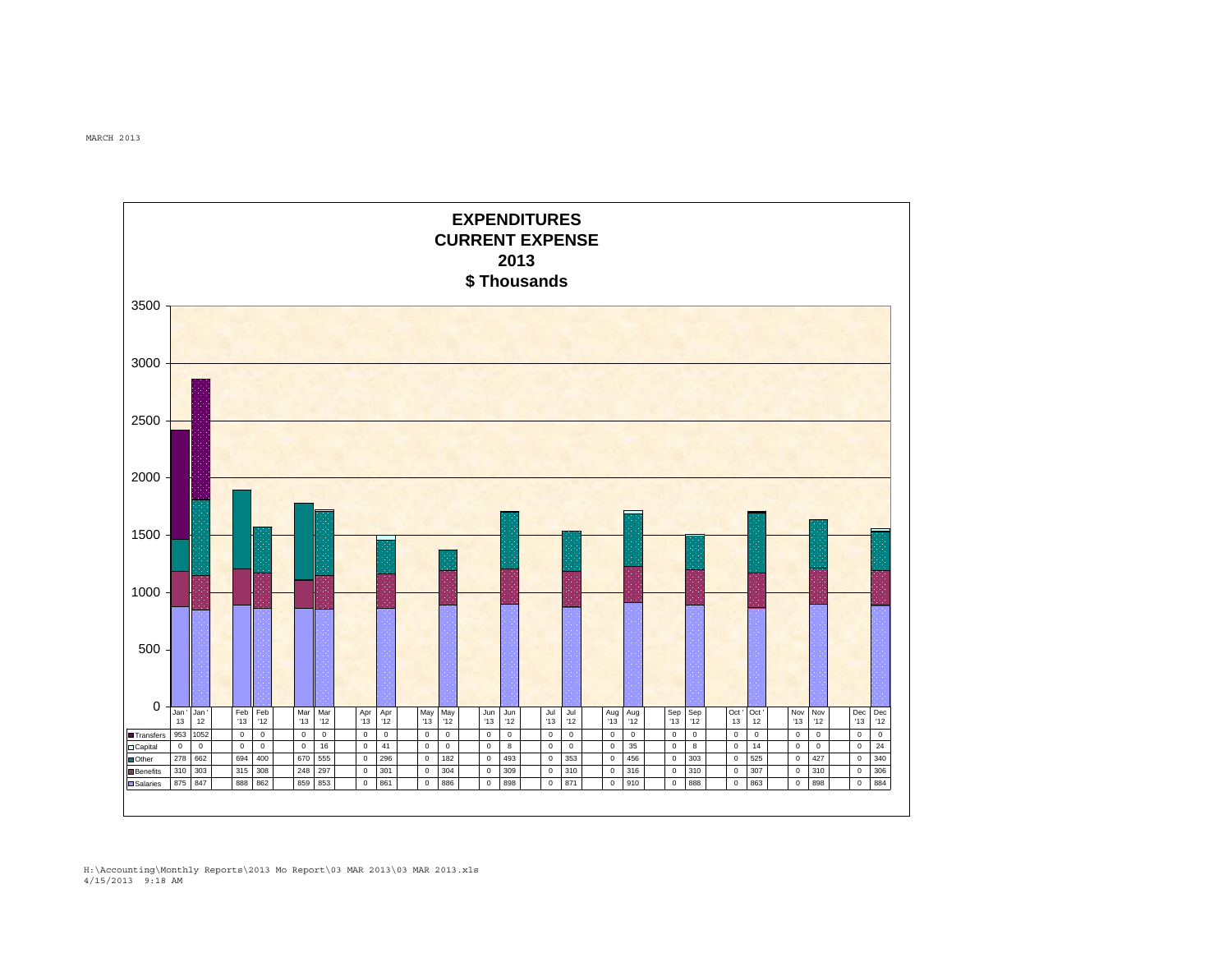#### Other Funds March 2013

#### Revenue

|                                    |           | <b>Actual (Excl</b> | <b>Budget (Excl</b> |                  |
|------------------------------------|-----------|---------------------|---------------------|------------------|
| YTD                                | Transfers | Tfr)                | Tfr)                | YTD <sub>%</sub> |
| <b>Clean Water Utility</b>         |           | 136,497             | 1,535,000           | 8.9%             |
| <b>Conservation Futures</b>        |           | 55,947              | 780,100             | 7.2%             |
| <b>Health Funds</b>                | 293,237   | 645,435             | 2,679,698           | 24.1%            |
| Human Services Funds               | 206,851   | 510,015             | 3,771,006           | 13.5%            |
| <b>Juvenile Detention Facility</b> | 350,000   | 189,302             | 727,000             | 26.0%            |
| <b>Public Works Funds</b>          | 650,755   | 2,892,862           | 21,380,266          | 13.5%            |
| <b>REET 1 &amp; 2</b>              |           | 324,544             | 1,200,000           | 27.0%            |
| Solid Waste                        |           | 1,308,971           | 5,532,483           | 23.7%            |

#### **Expenditures**

|                                    |                  | Actual     | <b>Budget</b> |       |
|------------------------------------|------------------|------------|---------------|-------|
| YTD                                | <b>Transfers</b> | (Excl Tfr) | (Excl Tfr)    | YTD % |
| <b>Clean Water Utility</b>         |                  | 2,457      | 1,535,000     | 0.2%  |
| <b>Conservation Futures</b>        |                  | 40,559     | 780,100       | 5.2%  |
| <b>Health Funds</b>                | 117,367          | 796,053    | 2,855,568     | 27.9% |
| Human Services Funds               | 270,620          | 606,247    | 3,707,237     | 16.4% |
| <b>Juvenile Detention Facility</b> | 46,600           | 270,978    | 1,030,400     | 26.3% |
| Public Works Funds                 | 1,896,067        | 2,644,457  | 20,134,954    | 13.1% |
| <b>REET 1 &amp; 2</b>              | 555,155          | 142,606    | 1,443,000     | 9.9%  |
| <b>Solid Waste</b>                 | 315,283          | 1,342,718  | 5,217,200     | 25.7% |

#### Funds Grouped

Health Funds [ Public Health Pooling, Natural Resources, Water Quality (104,165,149)]

Public Works Funds [ Road, Paths & Trails, Admin, Storm & Surface Water, Capital Drainage, ER&R (101,137,139,144,321,501)] Human Services Funds [Homeless Housing, Veterans, Mental Health, Developmental Disabilities, Alcohol, Therapeutic Sales Tax, Admin (106,107,113,114,123,126,129)]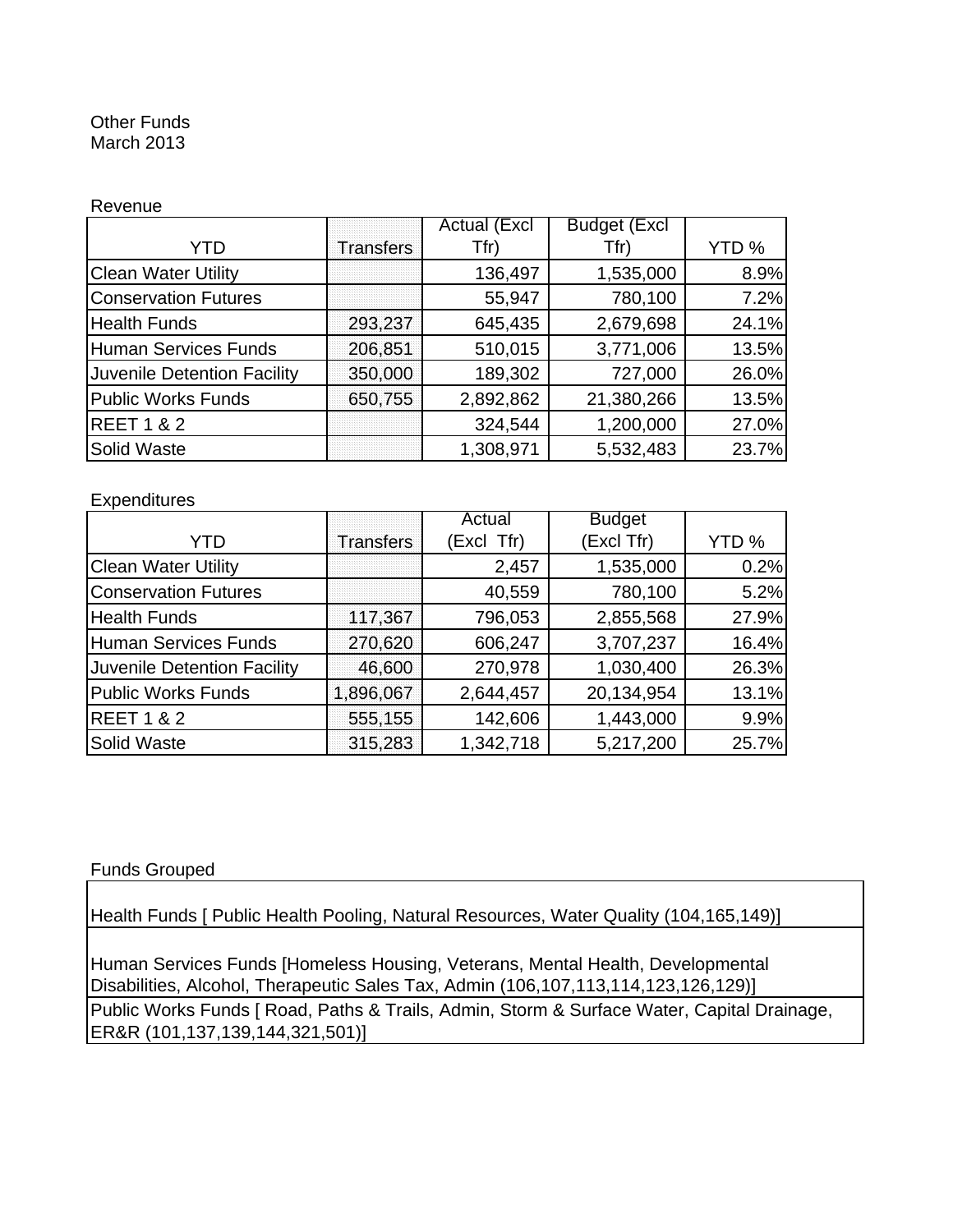|                              |                    |                                    |                  | 2013             | 2013<br>Month  | 2013<br>Year to  | 2013<br><b>Encumbered</b> | 2013               |                |
|------------------------------|--------------------|------------------------------------|------------------|------------------|----------------|------------------|---------------------------|--------------------|----------------|
|                              |                    | <b>Prior Years to Date Actuals</b> |                  | Approved         | to Date @      | Date @           | Amount @                  | Balance @          | <b>Percent</b> |
| Object                       | <b>Description</b> | 2011                               | 2012             | <b>Budget</b>    | 03/31/2013     | 03/31/2013       | 03/31/2013                | 03/31/2013         | <b>YTD</b>     |
| <b>CURRENT EXPENSE (001)</b> |                    |                                    |                  |                  |                |                  |                           |                    |                |
| USE OF FUND BALANCE          |                    | 0.00                               | 0.00             | 180.300.00       | 0.00           | 0.00             | 0.00                      | 180.300.00         | $0\%$          |
| <b>REVENUES</b>              |                    | 3.396.412.56                       | 2.750.445.05     | 18.341.583.00    | 1,504,515.84   | 3,986,519.74     | 0.00                      | 14,355,063.26      | 22 %           |
| <b>GRANT REVENUES</b>        |                    | 100.901.20                         | 155.878.73       | 848.702.00       | 39.070.51      | 148.217.36       | 0.00                      | 700.484.64         | 17%            |
| <b>EXPENDITURES</b>          |                    | (4,941,809.73)                     | (5, 102, 087.52) | (20,594,444.00)  | (1,777,028.54) | (5, 135, 654.88) | 0.00                      | (15, 458, 789, 12) | 25 %           |
| <b>TRANSFERS IN</b>          |                    | 1.879.000.00                       | 2,200,560.00     | 2,357,200.00     | 0.00           | 2,357,200.00     | 0.00                      | 0.00               | 100 %          |
| <b>TRANSFERS OUT</b>         |                    | (1,205,107.00)                     | (1,051,954.00)   | (1, 133, 341.00) | 0.00           | (953, 341.00)    | 0.00                      | (180,000.00)       | 84 %           |
| Net CURRENT EXPENSE (001)    |                    | (770,602.97)                       | (1,047,157.74)   | 0.00             | (233, 442.19)  | 402,941.22       | 0.00                      | (402, 941.22)      |                |
| <b>Grand Total All Funds</b> |                    | (770,602.97)                       | (1,047,157.74)   | 0.00             | (233, 442.19)  | 402,941.22       | 0.00                      | (402, 941.22)      |                |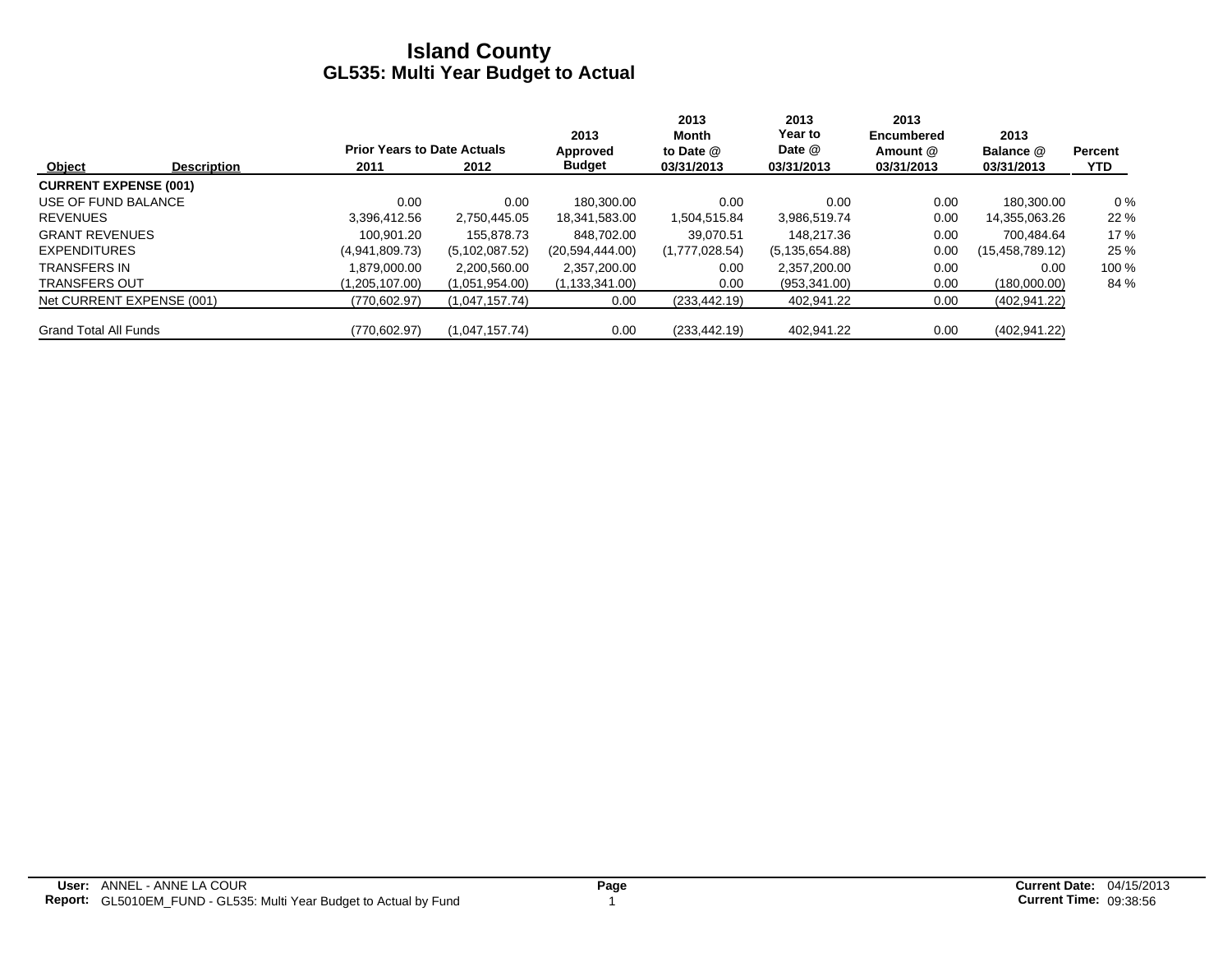|                                     |                |               | <b>Report Date: 03/31/2013</b> |                |                       |
|-------------------------------------|----------------|---------------|--------------------------------|----------------|-----------------------|
| <b>Group - Description</b>          | <b>Budget</b>  | <b>Actual</b> | <b>Encumbrance</b>             | <b>Balance</b> | Percent<br><b>YTD</b> |
| Dept: 11 PUBLIC WORKS               |                |               |                                |                |                       |
| <b>Revenue</b>                      |                |               |                                |                |                       |
| 34 CHARGES FOR GOODS & SERVICES     | 28,726.00      | 2,079.28      | 0.00                           | 26,646.72      | 7.23                  |
| <b>36 MISCELLANEOUS REVENUES</b>    | 6,000.00       | 0.00          | 0.00                           | 6,000.00       | 0.00                  |
| 39 OTHER FINANCING SOURCES          | 173,400.00     | 173,400.00    | 0.00                           | 0.00           | 100.00                |
| <b>Revenue Total:</b>               | 208,126.00     | 175,479.28    | 0.00                           | 32,646.72      | 84.31                 |
| <b>Expenditures</b>                 |                |               |                                |                |                       |
| 10 SALARIES & BENEFITS              | 131,172.00     | 30,921.84     | 0.00                           | 100,250.16     | 23.57                 |
| 20 MAINTENANCE & OPERATIONS         | 56,336.00      | 5,109.19      | 0.00                           | 51,226.81      | 9.06                  |
| <b>30 INTERGOVERNMENT</b>           | 749.00         | 491.67        | 0.00                           | 257.33         | 65.64                 |
| <b>Expenditure Total:</b>           | 188,257.00     | 36,522.70     | 0.00                           | 151,734.30     | 19.40                 |
| <b>Dept Total:</b>                  | 19,869.00      | 138,956.58    | 0.00                           | (119,087.58)   |                       |
| <b>Dept: 13 HUMAN SERVICES</b>      |                |               |                                |                |                       |
| <b>Expenditures</b>                 |                |               |                                |                |                       |
| 20 MAINTENANCE & OPERATIONS         | 152,435.00     | 12,739.02     | 0.00                           | 139,695.98     | 8.35                  |
| 50 INTERDEPT & TRANSFERS            | 6,010.00       | 6,010.00      | 0.00                           | 0.00           | 100.00                |
| <b>Expenditure Total:</b>           | 158,445.00     | 18,749.02     | 0.00                           | 139,695.98     | 11.83                 |
| <b>Dept Total:</b>                  | (158, 445.00)  | (18,749.02)   | 0.00                           | (139, 695.98)  |                       |
| Dept: 20 ASSESSOR<br><b>Revenue</b> |                |               |                                |                |                       |
| 33 INTERGOVERMENTAL REVENUES        | 0.00           | 0.00          | 0.00                           | 0.00           | 0.00                  |
| 34 CHARGES FOR GOODS & SERVICES     | 12,800.00      | 3,085.89      | 0.00                           | 9,714.11       | 24.10                 |
| <b>36 MISCELLANEOUS REVENUES</b>    | 0.00           | 0.00          | 0.00                           | 0.00           | 0.00                  |
| <b>Revenue Total:</b>               | 12,800.00      | 3,085.89      | 0.00                           | 9,714.11       | 24.10                 |
| <b>Expenditures</b>                 |                |               |                                |                |                       |
| 10 SALARIES & BENEFITS              | 986,335.00     | 228,402.00    | 0.00                           | 757,933.00     | 23.15                 |
| 20 MAINTENANCE & OPERATIONS         | 93,780.00      | 12,137.25     | 0.00                           | 81,642.75      | 12.94                 |
| <b>40 CAPITAL</b>                   | 0.00           | 0.00          | 0.00                           | 0.00           | 0.00                  |
| <b>Expenditure Total:</b>           | 1,080,115.00   | 240,539.25    | 0.00                           | 839,575.75     | 22.26                 |
| <b>Dept Total:</b>                  | (1,067,315.00) | (237, 453.36) | 0.00                           | (829, 861.64)  |                       |
| Dept: 21 AUDITOR<br><b>Revenue</b>  |                |               |                                |                |                       |
| 32 LICENSES & PERMITS               | 5,000.00       | 819.00        | 0.00                           | 4,181.00       | 16.38                 |
| 33 INTERGOVERMENTAL REVENUES        | 0.00           | 0.00          | 0.00                           | 0.00           | 0.00                  |
| 34 CHARGES FOR GOODS & SERVICES     | 575,500.00     | 139,594.65    | 0.00                           | 435,905.35     | 24.25                 |
| <b>36 MISCELLANEOUS REVENUES</b>    | 0.00           | 36.08         | 0.00                           | (36.08)        | 0.00                  |
| <b>39 OTHER FINANCING SOURCES</b>   | 0.00           | 0.00          | 0.00                           | 0.00           | 0.00                  |
| <b>Revenue Total:</b>               | 580,500.00     | 140,449.73    | 0.00                           | 440,050.27     | 24.19                 |
| <b>Expenditures</b>                 |                |               |                                |                |                       |
| 10 SALARIES & BENEFITS              | 682,436.00     | 152,666.74    | 0.00                           | 529,769.26     | 22.37                 |
| 20 MAINTENANCE & OPERATIONS         | 126,600.00     | 8,541.26      | 0.00                           | 118,058.74     | 6.74                  |
| <b>40 CAPITAL</b>                   | 0.00           | 0.00          | 0.00                           | 0.00           | 0.00                  |
| <b>Expenditure Total:</b>           | 809,036.00     | 161,208.00    | 0.00                           | 647,828.00     | 19.92                 |
| <b>Dept Total:</b>                  | (228, 536.00)  | (20, 758.27)  | 0.00                           | (207, 777.73)  |                       |
|                                     |                |               |                                |                |                       |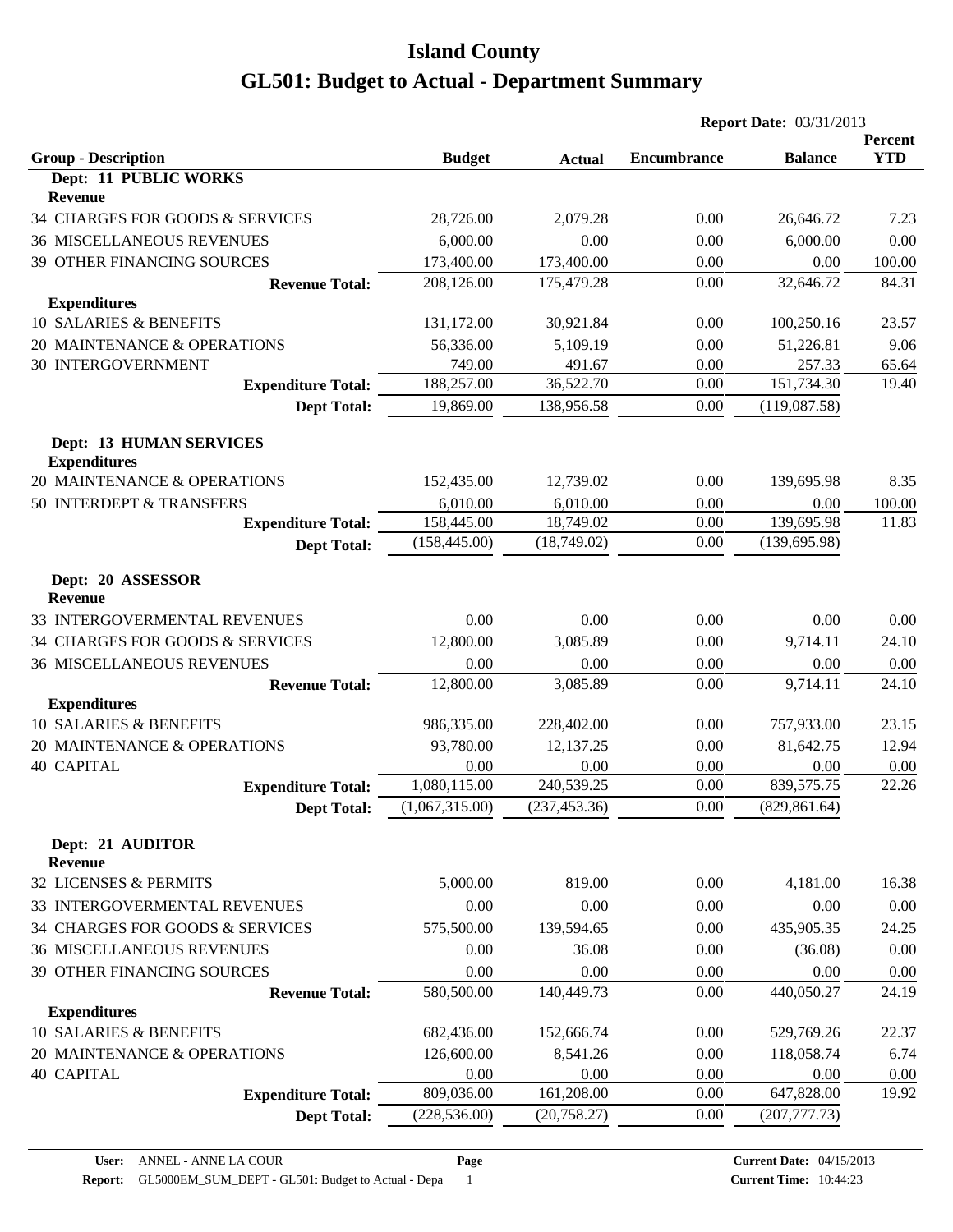|                                                         |                         |               |                    | <b>Report Date: 03/31/2013</b>  |                       |
|---------------------------------------------------------|-------------------------|---------------|--------------------|---------------------------------|-----------------------|
| <b>Group - Description</b>                              | <b>Budget</b>           | <b>Actual</b> | <b>Encumbrance</b> | <b>Balance</b>                  | Percent<br><b>YTD</b> |
| Dept: 24 CLERK                                          |                         |               |                    |                                 |                       |
| Revenue                                                 |                         |               |                    |                                 |                       |
| 33 INTERGOVERMENTAL REVENUES                            | 75,000.00               | 10,066.87     | 0.00               | 64,933.13                       | 13.42                 |
| 34 CHARGES FOR GOODS & SERVICES                         | 212,000.00              | 67,147.28     | 0.00               | 144,852.72                      | 31.67                 |
| <b>35 FINES &amp; PENALTIES</b>                         | 59,400.00               | 18,811.87     | 0.00               | 40,588.13                       | 31.66                 |
| <b>36 MISCELLANEOUS REVENUES</b>                        | 5,000.00                | 3,052.81      | 0.00               | 1,947.19                        | 61.05                 |
| <b>38 NONREVENUES</b>                                   | 0.00                    | 0.00          | 0.00               | 0.00                            | 0.00                  |
| 39 OTHER FINANCING SOURCES                              | 9,000.00                | 9,000.00      | 0.00               | 0.00                            | 100.00                |
| <b>Revenue Total:</b>                                   | 360,400.00              | 108,078.83    | 0.00               | 252,321.17                      | 29.98                 |
| <b>Expenditures</b>                                     |                         |               |                    |                                 |                       |
| 10 SALARIES & BENEFITS                                  | 415,757.00              | 96,198.08     | 0.00               | 319,558.92                      | 23.13                 |
| 20 MAINTENANCE & OPERATIONS                             | 31,500.00               | 4,450.09      | 0.00               | 27,049.91                       | 14.12                 |
| <b>Expenditure Total:</b>                               | 447,257.00              | 100,648.17    | 0.00               | 346,608.83                      | 22.50                 |
| <b>Dept Total:</b>                                      | (86, 857.00)            | 7,430.66      | 0.00               | (94, 287.66)                    |                       |
| Dept: 25 COMMISSIONERS<br><b>Revenue</b>                |                         |               |                    |                                 |                       |
| 34 CHARGES FOR GOODS & SERVICES                         | 500.00                  | 48.00         | 0.00               | 452.00                          | 9.60                  |
| <b>Revenue Total:</b>                                   | 500.00                  | 48.00         | 0.00               | 452.00                          | 9.60                  |
| <b>Expenditures</b>                                     |                         |               |                    |                                 |                       |
| 10 SALARIES & BENEFITS                                  | 560,689.00              | 139,514.16    | 0.00               | 421,174.84                      | 24.88                 |
| 20 MAINTENANCE & OPERATIONS                             | 57,450.00               | 6,689.54      | 0.00               | 50,760.46                       | 11.64                 |
| <b>Expenditure Total:</b>                               | 618,139.00              | 146,203.70    | 0.00               | 471,935.30                      | 23.65                 |
| <b>Dept Total:</b>                                      | (617, 639.00)           | (146, 155.70) | 0.00               | (471, 483.30)                   |                       |
| <b>Dept: 26 CENTRAL SERVICES</b><br><b>Expenditures</b> |                         |               |                    |                                 |                       |
| 10 SALARIES & BENEFITS                                  | 488,037.00              | 119,332.87    | 0.00               | 368,704.13                      | 24.45                 |
| 20 MAINTENANCE & OPERATIONS                             | 396,600.00              | 110,674.75    | 0.00               | 285,925.25                      | 27.90                 |
| <b>40 CAPITAL</b>                                       | 85,000.00               | 0.00          | 0.00               | 85,000.00                       | 0.00                  |
| <b>Expenditure Total:</b>                               | 969,637.00              | 230,007.62    | 0.00               | 739,629.38                      | 23.72                 |
| <b>Dept Total:</b>                                      | (969, 637.00)           | (230,007.62)  | $0.00\,$           | (739, 629.38)                   |                       |
| Dept: 27 CORONER                                        |                         |               |                    |                                 |                       |
| Revenue                                                 |                         |               |                    |                                 |                       |
| 33 INTERGOVERMENTAL REVENUES                            | 20,000.00               | 12,220.00     | 0.00               | 7,780.00                        | 61.10                 |
| <b>Revenue Total:</b>                                   | 20,000.00               | 12,220.00     | 0.00               | 7,780.00                        | 61.10                 |
| <b>Expenditures</b><br>10 SALARIES & BENEFITS           | 159,600.00              | 39,504.79     | 0.00               | 120,095.21                      | 24.75                 |
| 20 MAINTENANCE & OPERATIONS                             |                         | 8,069.26      | 0.00               |                                 |                       |
| <b>Expenditure Total:</b>                               | 82,100.00<br>241,700.00 | 47,574.05     | 0.00               | 74,030.74<br>194,125.95         | 9.82<br>19.68         |
| <b>Dept Total:</b>                                      | (221,700.00)            | (35, 354.05)  | 0.00               | (186, 345.95)                   |                       |
|                                                         |                         |               |                    |                                 |                       |
| Dept: 28 FACILITIES & MAINTENANCE<br>Revenue            |                         |               |                    |                                 |                       |
| 34 CHARGES FOR GOODS & SERVICES                         | 44,000.00               | 18,932.52     | 0.00               | 25,067.48                       | 43.02                 |
| <b>36 MISCELLANEOUS REVENUES</b>                        | 0.00                    | 0.00          | 0.00               | 0.00                            | 0.00                  |
| 39 OTHER FINANCING SOURCES                              | 0.00                    | 0.00          | 0.00               | 0.00                            | 0.00                  |
| User: ANNEL - ANNE LA COUR                              | Page                    |               |                    | <b>Current Date: 04/15/2013</b> |                       |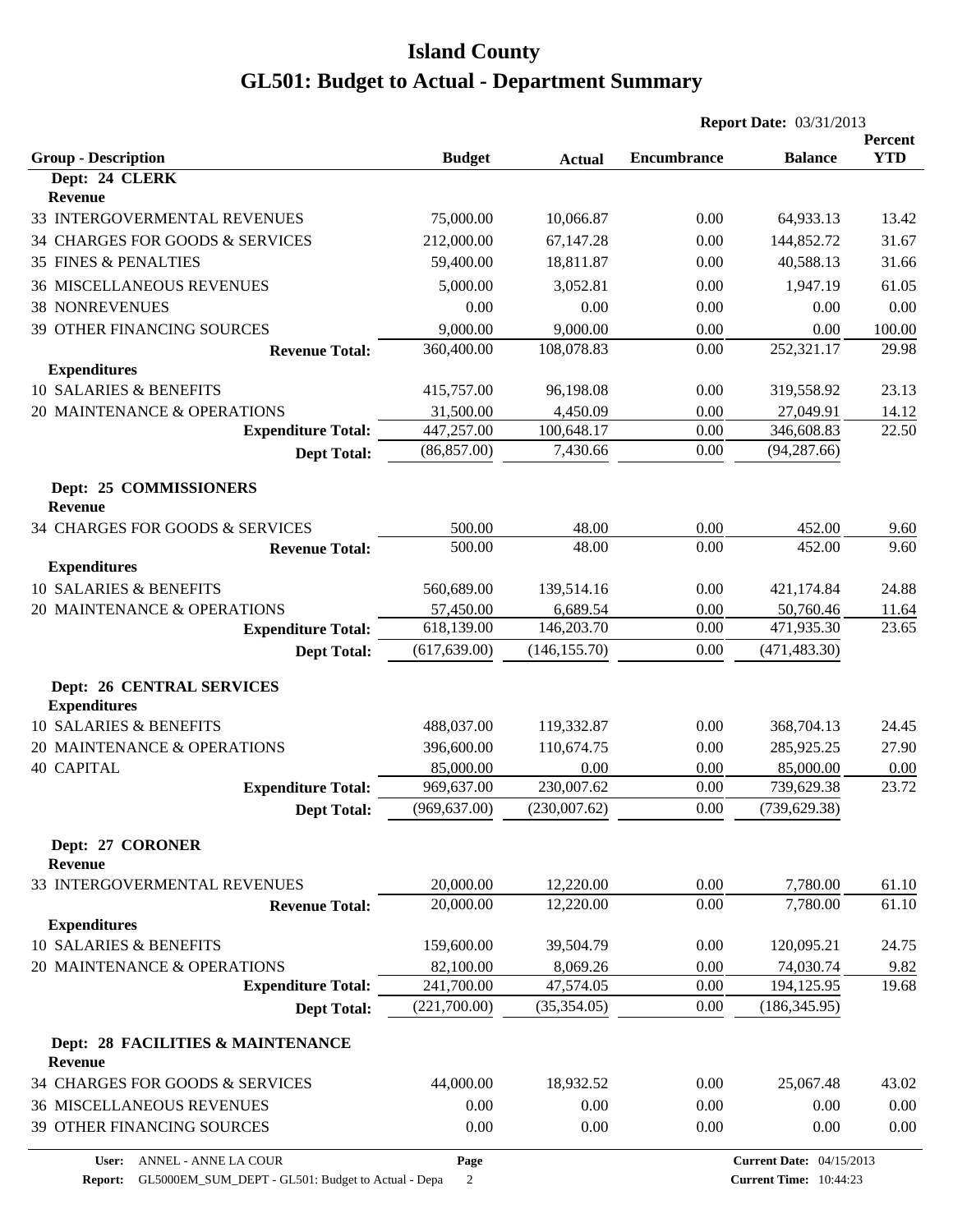|                                                 |                            |                            |                            | <b>Report Date: 03/31/2013</b> |                     |
|-------------------------------------------------|----------------------------|----------------------------|----------------------------|--------------------------------|---------------------|
|                                                 |                            |                            |                            |                                | Percent             |
| <b>Group - Description</b>                      | <b>Budget</b><br>44,000.00 | <b>Actual</b><br>18,932.52 | <b>Encumbrance</b><br>0.00 | <b>Balance</b><br>25,067.48    | <b>YTD</b><br>43.02 |
| <b>Revenue Total:</b><br><b>Expenditures</b>    |                            |                            |                            |                                |                     |
| 10 SALARIES & BENEFITS                          | 621,655.00                 | 142,713.90                 | 0.00                       | 478,941.10                     | 22.95               |
| 20 MAINTENANCE & OPERATIONS                     | 419,150.00                 | 85,616.78                  | 0.00                       | 333,533.22                     | 20.42               |
| <b>40 CAPITAL</b>                               | 0.00                       | 0.00                       | 0.00                       | 0.00                           | 0.00                |
| <b>Expenditure Total:</b>                       | 1,040,805.00               | 228,330.68                 | 0.00                       | 812,474.32                     | 21.93               |
| <b>Dept Total:</b>                              | (996, 805.00)              | (209, 398.16)              | 0.00                       | (787, 406.84)                  |                     |
|                                                 |                            |                            |                            |                                |                     |
| Dept: 29 DISTRICT COURT<br><b>Revenue</b>       |                            |                            |                            |                                |                     |
| 33 INTERGOVERMENTAL REVENUES                    | 260,000.00                 | 108,798.22                 | 0.00                       | 151,201.78                     | 41.84               |
| 34 CHARGES FOR GOODS & SERVICES                 | 219,500.00                 | 58,508.14                  | 0.00                       | 160,991.86                     | 26.65               |
| <b>35 FINES &amp; PENALTIES</b>                 | 423,900.00                 | 120,875.46                 | 0.00                       | 303,024.54                     | 28.51               |
| <b>36 MISCELLANEOUS REVENUES</b>                | 16,000.00                  | 8,400.75                   | 0.00                       | 7,599.25                       | 52.50               |
| <b>Revenue Total:</b>                           | 919,400.00                 | 296,582.57                 | 0.00                       | 622,817.43                     | 32.25               |
| <b>Expenditures</b>                             |                            |                            |                            |                                |                     |
| 10 SALARIES & BENEFITS                          | 913,329.00                 | 230,047.96                 | 0.00                       | 683,281.04                     | 25.18               |
| 20 MAINTENANCE & OPERATIONS                     | 91,010.00                  | 18,911.61                  | 0.00                       | 72,098.39                      | 20.77               |
| <b>Expenditure Total:</b>                       | 1,004,339.00               | 248,959.57                 | 0.00                       | 755,379.43                     | 24.78               |
| <b>Dept Total:</b>                              | (84,939.00)                | 47,623.00                  | 0.00                       | (132, 562.00)                  |                     |
| Dept: 36 MISCELLANEOUS<br><b>Revenue</b>        |                            |                            |                            |                                |                     |
| 34 CHARGES FOR GOODS & SERVICES                 | 0.00                       | 1,075.00                   | 0.00                       | (1,075.00)                     | 0.00                |
| <b>Revenue Total:</b>                           | 0.00                       | 1,075.00                   | 0.00                       | (1,075.00)                     | 0.00                |
| <b>Expenditures</b>                             |                            |                            |                            |                                |                     |
| 10 SALARIES & BENEFITS                          | 51,375.00                  | 17,163.28                  | 0.00                       | 34,211.72                      | 33.40               |
| 20 MAINTENANCE & OPERATIONS                     | 119,170.00                 | 15,070.06                  | 0.00                       | 104,099.94                     | 12.64               |
| <b>30 INTERGOVERNMENT</b>                       | 70,587.00                  | 44,691.00                  | 0.00                       | 25,896.00                      | 63.31               |
| <b>Expenditure Total:</b>                       | 241,132.00                 | 76,924.34                  | 0.00                       | 164,207.66                     | 31.90               |
| <b>Dept Total:</b>                              | (241, 132.00)              | (75, 849.34)               | 0.00                       | (165, 282.66)                  |                     |
| Dept: 39 PROSECUTING ATTORNEY<br><b>Revenue</b> |                            |                            |                            |                                |                     |
| 33 INTERGOVERMENTAL REVENUES                    | 203,516.00                 | 37,927.29                  | 0.00                       | 165,588.71                     | 18.63               |
| 34 CHARGES FOR GOODS & SERVICES                 | 25,500.00                  | 8,957.87                   | 0.00                       | 16,542.13                      | 35.12               |
| <b>35 FINES &amp; PENALTIES</b>                 | 400.00                     | 514.46                     | 0.00                       | (114.46)                       | 128.61              |
| <b>36 MISCELLANEOUS REVENUES</b>                | 0.00                       | 645.82                     | 0.00                       | (645.82)                       | 0.00                |
| 39 OTHER FINANCING SOURCES                      | 13,000.00                  | 13,000.00                  | 0.00                       | 0.00                           | 100.00              |
| <b>Revenue Total:</b>                           | 242,416.00                 | 61,045.44                  | 0.00                       | 181,370.56                     | 25.18               |
| <b>Expenditures</b>                             |                            |                            |                            |                                |                     |
| 10 SALARIES & BENEFITS                          | 1,271,204.00               | 310,798.03                 | 0.00                       | 960,405.97                     | 24.44               |
| 20 MAINTENANCE & OPERATIONS                     | 103,368.00                 | 17,769.78                  | 0.00                       | 85,598.22                      | 17.19               |
| <b>40 CAPITAL</b>                               | 17,985.00                  | 0.00                       | 0.00                       | 17,985.00                      | 0.00                |
| <b>Expenditure Total:</b>                       | 1,392,557.00               | 328,567.81                 | 0.00                       | 1,063,989.19                   | 23.59               |
| <b>Dept Total:</b>                              | (1,150,141.00)             | (267, 522.37)              | 0.00                       | (882, 618.63)                  |                     |

#### **Dept: 40 SHERIFF**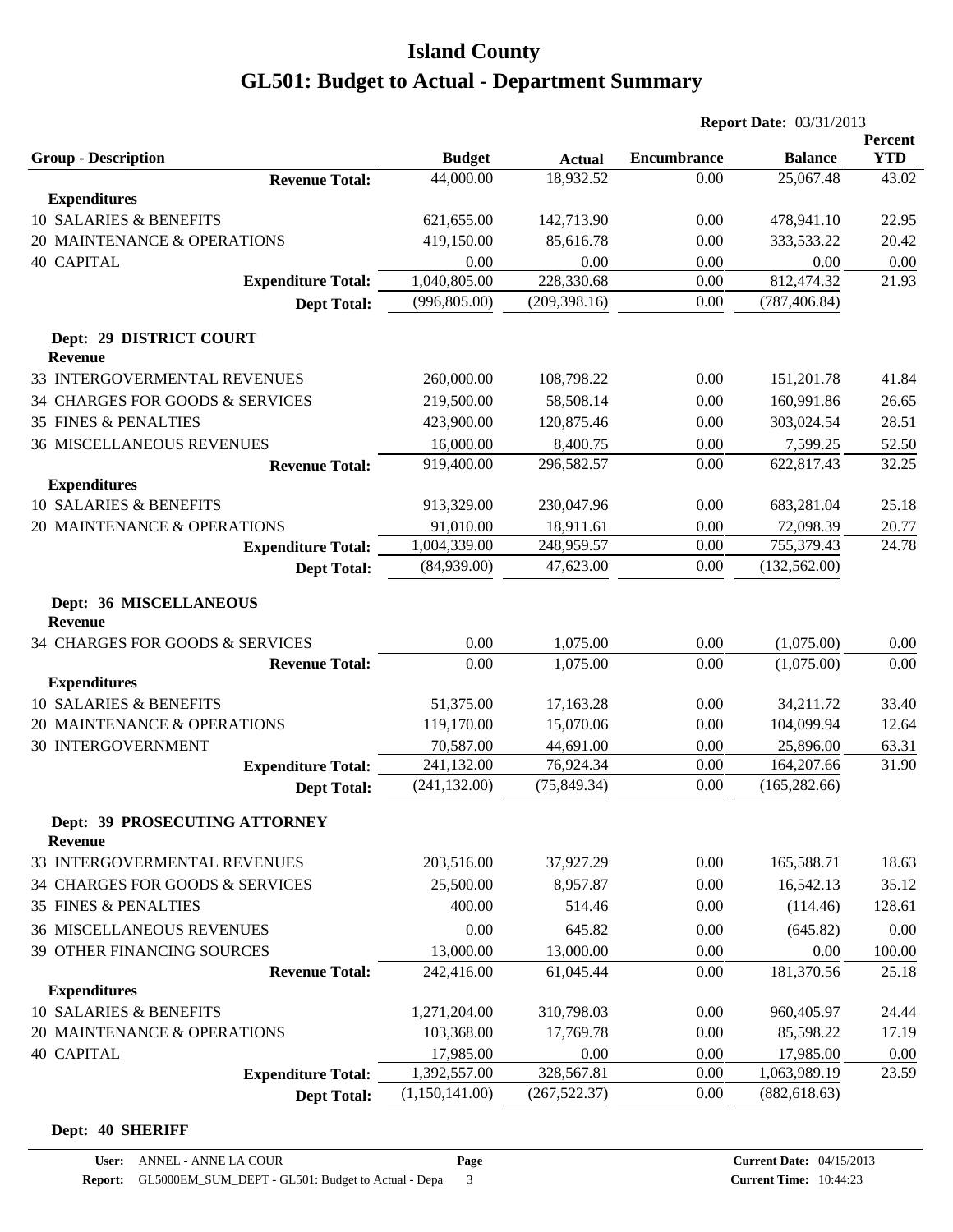|                                           |                |               |             | <b>Report Date: 03/31/2013</b> |            |
|-------------------------------------------|----------------|---------------|-------------|--------------------------------|------------|
|                                           |                |               |             |                                | Percent    |
| <b>Group - Description</b>                | <b>Budget</b>  | <b>Actual</b> | Encumbrance | <b>Balance</b>                 | <b>YTD</b> |
| <b>Revenue</b>                            |                |               |             |                                |            |
| 32 LICENSES & PERMITS                     | 20,000.00      | 20,102.35     | 0.00        | (102.35)                       | 100.51     |
| 33 INTERGOVERMENTAL REVENUES              | 124,000.00     | 43,568.83     | 0.00        | 80,431.17                      | 35.13      |
| 34 CHARGES FOR GOODS & SERVICES           | 48,500.00      | 10,035.31     | 0.00        | 38,464.69                      | 20.69      |
| <b>35 FINES &amp; PENALTIES</b>           | 0.00           | 410.93        | 0.00        | (410.93)                       | 0.00       |
| <b>36 MISCELLANEOUS REVENUES</b>          | 10,000.00      | 3,381.81      | 0.00        | 6,618.19                       | 33.81      |
| <b>38 NONREVENUES</b>                     | 0.00           | 798.15        | 0.00        | (798.15)                       | 0.00       |
| 39 OTHER FINANCING SOURCES                | 750,000.00     | 750,000.00    | 0.00        | 0.00                           | 100.00     |
| <b>Revenue Total:</b>                     | 952,500.00     | 828,297.38    | 0.00        | 124,202.62                     | 86.96      |
| <b>Expenditures</b>                       |                |               |             |                                |            |
| 10 SALARIES & BENEFITS                    | 5,069,633.00   | 1,304,167.67  | 0.00        | 3,765,465.33                   | 25.72      |
| 20 MAINTENANCE & OPERATIONS               | 771,800.00     | 178,409.81    | 0.00        | 593,390.19                     | 23.11      |
| <b>30 INTERGOVERNMENT</b>                 | 583,000.00     | 291,353.58    | 0.00        | 291,646.42                     | 49.97      |
| <b>40 CAPITAL</b>                         | 20,000.00      | 0.00          | 0.00        | 20,000.00                      | 0.00       |
| <b>Expenditure Total:</b>                 | 6,444,433.00   | 1,773,931.06  | 0.00        | 4,670,501.94                   | 27.52      |
| <b>Dept Total:</b>                        | (5,491,933.00) | (945, 633.68) | 0.00        | (4,546,299.32)                 |            |
|                                           |                |               |             |                                |            |
| Dept: 41 SUPERIOR COURT<br><b>Revenue</b> |                |               |             |                                |            |
| 32 LICENSES & PERMITS                     | 20,000.00      | 2,093.00      | 0.00        | 17,907.00                      | 10.46      |
| 33 INTERGOVERMENTAL REVENUES              | 308,913.00     | 71,314.79     | 0.00        | 237,598.21                     | 23.08      |
|                                           |                |               |             |                                |            |
| 34 CHARGES FOR GOODS & SERVICES           | 18,000.00      | 3,925.14      | 0.00        | 14,074.86                      | 21.80      |
| <b>36 MISCELLANEOUS REVENUES</b>          | 0.00           | 119.00        | 0.00        | (119.00)                       | 0.00       |
| 39 OTHER FINANCING SOURCES                | 7,000.00       | 7,000.00      | 0.00        | 0.00                           | 100.00     |
| <b>Revenue Total:</b>                     | 353,913.00     | 84,451.93     | 0.00        | 269,461.07                     | 23.86      |
| <b>Expenditures</b>                       |                |               |             |                                |            |
| 10 SALARIES & BENEFITS                    | 907,190.00     | 185,026.33    | 0.00        | 722,163.67                     | 20.39      |
| 20 MAINTENANCE & OPERATIONS               | 163,689.00     | 42,423.99     | 0.00        | 121,265.01                     | 25.91      |
| <b>40 CAPITAL</b>                         | 0.00           | 0.00          | 0.00        | 0.00                           | 0.00       |
| 50 INTERDEPT & TRANSFERS                  | 350,000.00     | 350,000.00    | 0.00        | 0.00                           | 100.00     |
| <b>Expenditure Total:</b>                 | 1,420,879.00   | 577,450.32    | 0.00        | 843,428.68                     | 40.64      |
| <b>Dept Total:</b>                        | (1,066,966.00) | (492,998.39)  | 0.00        | (573, 967.61)                  |            |
| <b>Dept: 42 TREASURER</b>                 |                |               |             |                                |            |
| Revenue                                   |                |               |             |                                |            |
| 31 TAXES                                  | 75,000.00      | 19,569.41     | 0.00        | 55,430.59                      | 26.09      |
| 34 CHARGES FOR GOODS & SERVICES           | 7,050.00       | 623.85        | 0.00        | 6,426.15                       | 8.84       |
| <b>36 MISCELLANEOUS REVENUES</b>          | 302,000.00     | 126,580.61    | 0.00        | 175,419.39                     | 41.91      |
| <b>Revenue Total:</b>                     | 384,050.00     | 146,773.87    | 0.00        | 237,276.13                     | 38.21      |
| <b>Expenditures</b>                       |                |               |             |                                |            |
| 10 SALARIES & BENEFITS                    | 422,320.00     | 110,010.05    | 0.00        | 312,309.95                     | 26.04      |
| 20 MAINTENANCE & OPERATIONS               | 64,700.00      | 30,625.03     | 0.00        | 34,074.97                      | 47.33      |
| <b>60 DEBT SERVICE</b>                    | 6,000.00       | 1,476.59      | 0.00        | 4,523.41                       | 24.60      |
| <b>Expenditure Total:</b>                 | 493,020.00     | 142,111.67    | 0.00        | 350,908.33                     | 28.82      |
| <b>Dept Total:</b>                        | (108,970.00)   | 4,662.20      | 0.00        | (113, 632.20)                  |            |

#### **Dept: 47 BUDGET**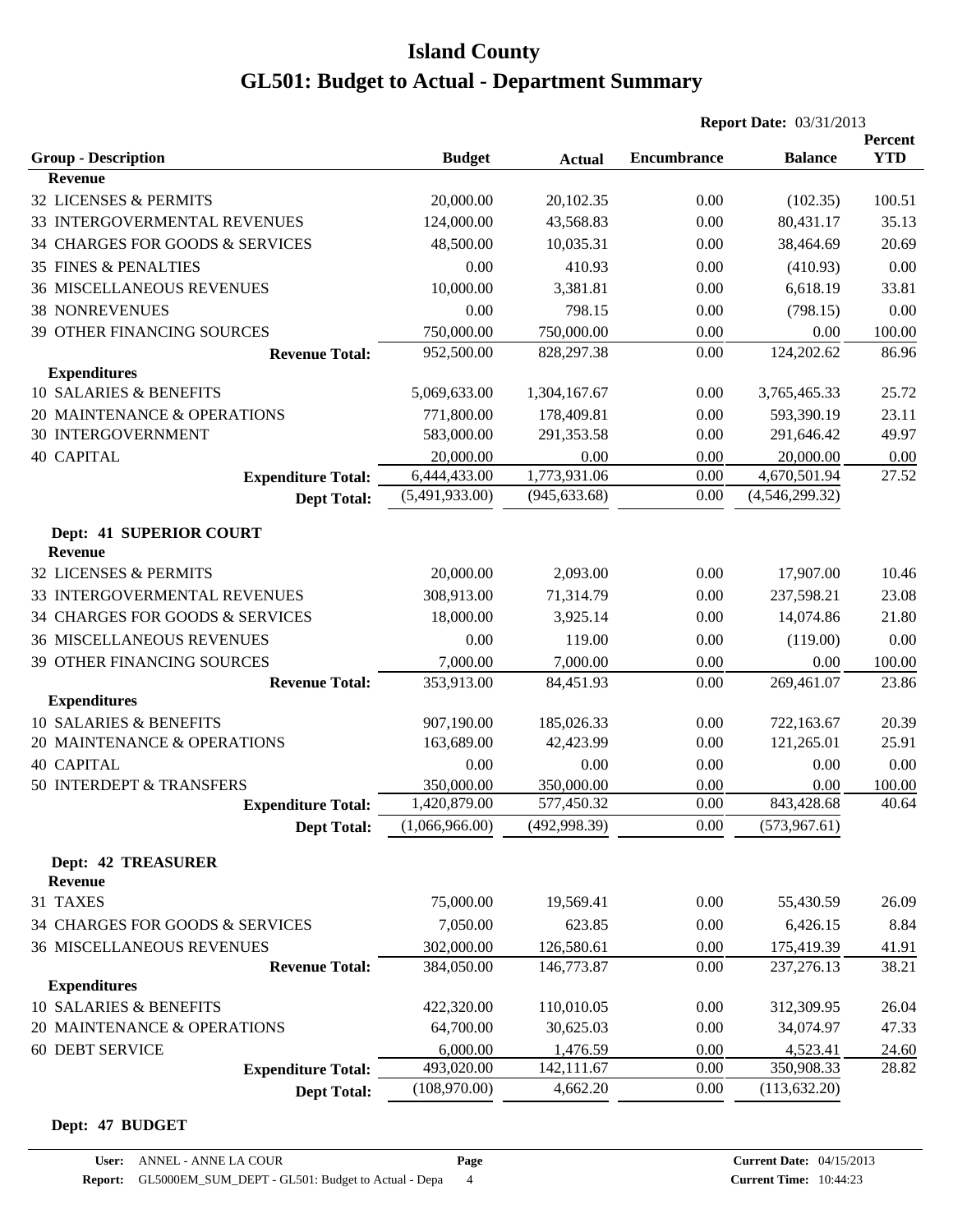|                                                   |               |               |                    | <b>Report Date: 03/31/2013</b> |                       |
|---------------------------------------------------|---------------|---------------|--------------------|--------------------------------|-----------------------|
| <b>Group - Description</b>                        | <b>Budget</b> | <b>Actual</b> | <b>Encumbrance</b> | <b>Balance</b>                 | Percent<br><b>YTD</b> |
| <b>Expenditures</b>                               |               |               |                    |                                |                       |
| 10 SALARIES & BENEFITS                            | 103,825.00    | 25,780.11     | 0.00               | 78,044.89                      | 24.83                 |
| 20 MAINTENANCE & OPERATIONS                       | 12,100.00     | 261.58        | 0.00               | 11,838.42                      | 2.16                  |
| <b>Expenditure Total:</b>                         | 115,925.00    | 26,041.69     | 0.00               | 89,883.31                      | 22.46                 |
| <b>Dept Total:</b>                                | (115, 925.00) | (26,041.69)   | 0.00               | (89, 883.31)                   |                       |
| Dept: 48 EMERGENCY MANAGEMENT<br><b>Revenue</b>   |               |               |                    |                                |                       |
| 33 INTERGOVERMENTAL REVENUES                      | 257,585.00    | 0.00          | 0.00               | 257,585.00                     | 0.00                  |
| <b>Revenue Total:</b>                             | 257,585.00    | 0.00          | 0.00               | 257,585.00                     | 0.00                  |
| <b>Expenditures</b>                               |               |               |                    |                                |                       |
| 10 SALARIES & BENEFITS                            | 52,750.00     | 13,111.18     | 0.00               | 39,638.82                      | 24.85                 |
| 20 MAINTENANCE & OPERATIONS                       | 265,935.00    | 7,186.73      | 0.00               | 258,748.27                     | 2.70                  |
| <b>Expenditure Total:</b>                         | 318,685.00    | 20,297.91     | 0.00               | 298,387.09                     | 6.36                  |
| <b>Dept Total:</b>                                | (61,100.00)   | (20, 297.91)  | $0.00\,$           | (40, 802.09)                   |                       |
| Dept: 51 CIVIL SERVICE<br><b>Expenditures</b>     |               |               |                    |                                |                       |
| 10 SALARIES & BENEFITS                            | 0.00          | 0.00          | 0.00               | 0.00                           | 0.00                  |
| 20 MAINTENANCE & OPERATIONS                       | 0.00          | 0.00          | 0.00               | 0.00                           | 0.00                  |
| <b>Expenditure Total:</b>                         | 0.00          | 0.00          | 0.00               | 0.00                           | 0.00                  |
| <b>Dept Total:</b>                                | 0.00          | 0.00          | 0.00               | 0.00                           |                       |
| Dept: 53 PLANNING<br><b>Revenue</b>               |               |               |                    |                                |                       |
| 32 LICENSES & PERMITS                             | 854,000.00    | 211,281.20    | 0.00               | 642,718.80                     | 24.74                 |
| 33 INTERGOVERMENTAL REVENUES                      | 32,188.00     | 22,946.69     | 0.00               | 9,241.31                       | 71.28                 |
| 34 CHARGES FOR GOODS & SERVICES                   | 508,425.00    | 97,098.57     | 0.00               | 411,326.43                     | 19.09                 |
| <b>36 MISCELLANEOUS REVENUES</b>                  | 300.00        | 50.00         | 0.00               | 250.00                         | 16.66                 |
| <b>39 OTHER FINANCING SOURCES</b>                 | 49,000.00     | 49,000.00     | 0.00               | 0.00                           | 100.00                |
| <b>Revenue Total:</b>                             | 1,443,913.00  | 380,376.46    | 0.00               | 1,063,536.54                   | 26.34                 |
| <b>Expenditures</b>                               |               |               |                    |                                |                       |
| 10 SALARIES & BENEFITS                            | 1,462,877.00  | 322,211.58    | 0.00               | 1,140,665.42                   | 22.02                 |
| 20 MAINTENANCE & OPERATIONS                       | 143,255.00    | 14,072.03     | 0.00               | 129,182.97                     | 9.82                  |
| <b>Expenditure Total:</b>                         | 1,606,132.00  | 336,283.61    | 0.00               | 1,269,848.39                   | 20.93                 |
| <b>Dept Total:</b>                                | (162, 219.00) | 44,092.85     | 0.00               | (206, 311.85)                  |                       |
| Dept: 54 GENERAL SERVICES ADMIN<br><b>Revenue</b> |               |               |                    |                                |                       |
| 31 TAXES                                          | 0.00          | 0.00          | 0.00               | 0.00                           | 0.00                  |
| 32 LICENSES & PERMITS                             | 19,625.00     | 8,590.00      | 0.00               | 11,035.00                      | 43.77                 |
| 33 INTERGOVERMENTAL REVENUES                      | 52,582.00     | 0.00          | 0.00               | 52,582.00                      | 0.00                  |
| 34 CHARGES FOR GOODS & SERVICES                   | 18,875.00     | 3,531.00      | 0.00               | 15,344.00                      | 18.70                 |
| 35 FINES & PENALTIES                              | 4,000.00      | 245.00        | 0.00               | 3,755.00                       | 6.12                  |
| 36 MISCELLANEOUS REVENUES                         | 3,500.00      | 1,215.00      | 0.00               | 2,285.00                       | 34.71                 |
| <b>Revenue Total:</b>                             | 98,582.00     | 13,581.00     | 0.00               | 85,001.00                      | 13.77                 |
| <b>Expenditures</b>                               |               |               |                    |                                |                       |
| 10 SALARIES & BENEFITS                            | 102,146.00    | 33,991.28     | 0.00               | 68,154.72                      | 33.27                 |
|                                                   |               |               |                    |                                |                       |

**Page**

**Report:** GL5000EM\_SUM\_DEPT - GL501: Budget to Actual - Depa 5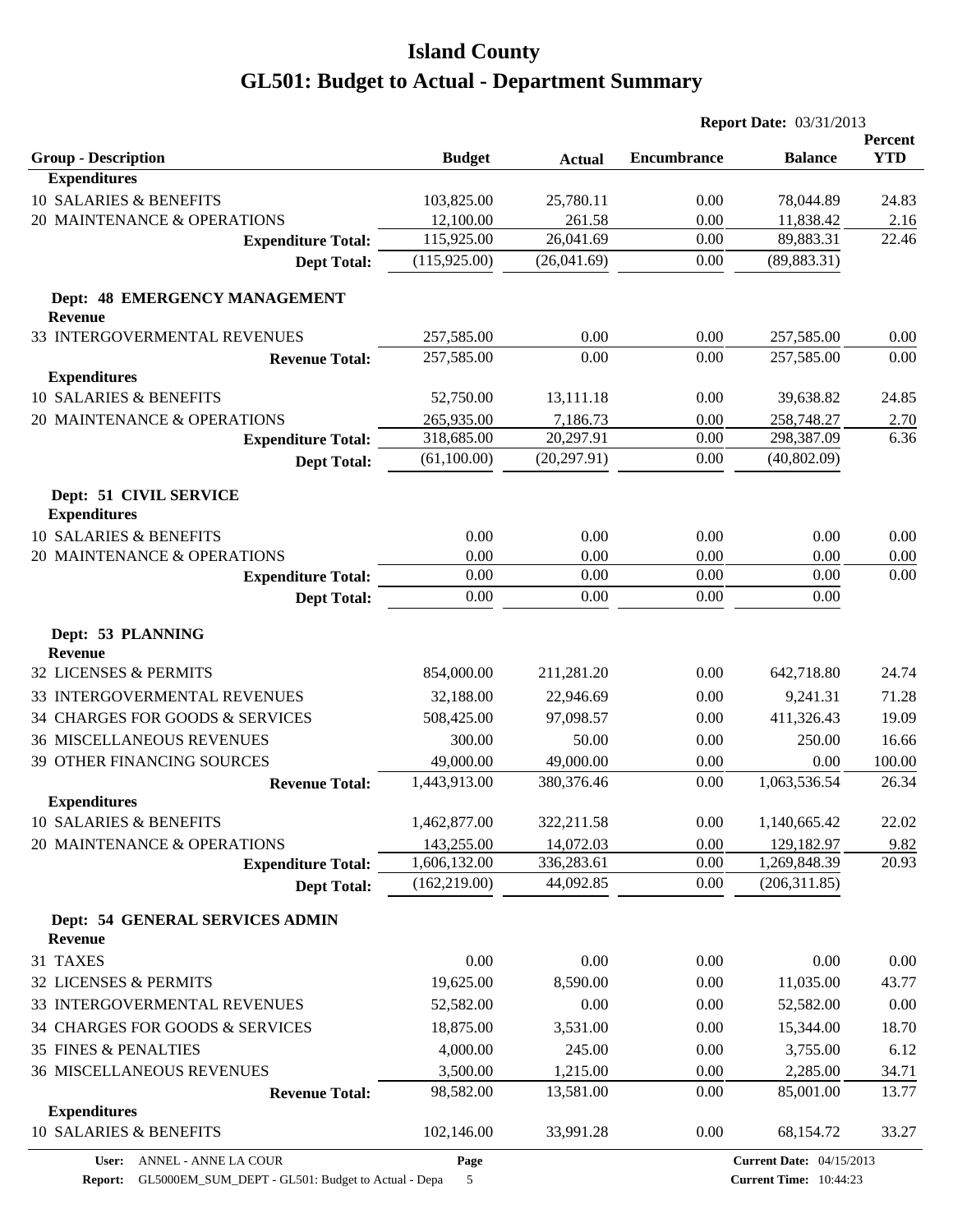|                                                    |                           |                        |                    | <b>Report Date: 03/31/2013</b> |                       |
|----------------------------------------------------|---------------------------|------------------------|--------------------|--------------------------------|-----------------------|
|                                                    |                           |                        | <b>Encumbrance</b> | <b>Balance</b>                 | Percent<br><b>YTD</b> |
| <b>Group - Description</b>                         | <b>Budget</b>             | <b>Actual</b>          |                    |                                |                       |
| 20 MAINTENANCE & OPERATIONS                        | 1,091,259.00              | 268,155.43             | 0.00               | 823,103.57                     | 24.57                 |
| 30 INTERGOVERNMENT                                 | 10,094.00<br>1,203,499.00 | 9,709.53<br>311,856.24 | 0.00<br>0.00       | 384.47<br>891,642.76           | 96.19<br>25.91        |
| <b>Expenditure Total:</b>                          |                           |                        |                    |                                |                       |
| <b>Dept Total:</b>                                 | (1,104,917.00)            | (298, 275.24)          | 0.00               | (806, 641.76)                  |                       |
| <b>Dept: 59 HUMAN RESOURCES</b><br><b>Revenue</b>  |                           |                        |                    |                                |                       |
| 34 CHARGES FOR GOODS & SERVICES                    | 0.00                      | 0.00                   | 0.00               | 0.00                           | 0.00                  |
| <b>36 MISCELLANEOUS REVENUES</b>                   | 0.00                      | 0.00                   | 0.00               | 0.00                           | 0.00                  |
| <b>Revenue Total:</b>                              | 0.00                      | 0.00                   | 0.00               | 0.00                           | 0.00                  |
| <b>Expenditures</b>                                |                           |                        |                    |                                |                       |
| <b>10 SALARIES &amp; BENEFITS</b>                  | 222,860.00                | 55,465.15              | 0.00               | 167,394.85                     | 24.88                 |
| 20 MAINTENANCE & OPERATIONS                        | 12,900.00                 | 16,540.96              | 0.00               | (3,640.96)                     | 128.22                |
| <b>Expenditure Total:</b>                          | 235,760.00                | 72,006.11              | 0.00               | 163,753.89                     | 30.54                 |
| <b>Dept Total:</b>                                 | (235,760.00)              | (72,006.11)            | 0.00               | (163, 753.89)                  |                       |
| Dept: 90 x FUND NON-DEPARTMENTAL<br><b>Revenue</b> |                           |                        |                    |                                |                       |
| 30 USE OF FUND BALANCE/RESERVES                    | 180,300.00                | 0.00                   | 0.00               | 180,300.00                     | 0.00                  |
| 31 TAXES                                           | 13,220,000.00             | 2,608,399.38           | 0.00               | 10,611,600.62                  | 19.73                 |
| 33 INTERGOVERMENTAL REVENUES                       | 998,000.00                | 255,087.32             | 0.00               | 742,912.68                     | 25.55                 |
| 34 CHARGES FOR GOODS & SERVICES                    | 30,000.00                 | 1,623.26               | 0.00               | 28,376.74                      | 5.41                  |
| <b>36 MISCELLANEOUS REVENUES</b>                   | 65,000.00                 | 549.24                 | 0.00               | 64,450.76                      | 0.84                  |
| 39 OTHER FINANCING SOURCES                         | 1,355,800.00              | 1,355,800.00           | 0.00               | 0.00                           | 100.00                |
| <b>Revenue Total:</b>                              | 15,849,100.00             | 4,221,459.20           | 0.00               | 11,627,640.80                  | 26.63                 |
| <b>Expenditures</b>                                |                           |                        |                    |                                |                       |
| 20 MAINTENANCE & OPERATIONS                        | 420,702.00                | 0.00                   | 0.00               | 420,702.00                     | 0.00                  |
| 50 INTERDEPT & TRANSFERS                           | 1,277,331.00              | 964,782.36             | 0.00               | 312,548.64                     | 75.53                 |
| <b>Expenditure Total:</b>                          | 1,698,033.00              | 964,782.36             | 0.00               | 733,250.64                     | 56.81                 |
| <b>Dept Total:</b>                                 | 14,151,067.00             | 3,256,676.84           | 0.00               | 10,894,390.16                  |                       |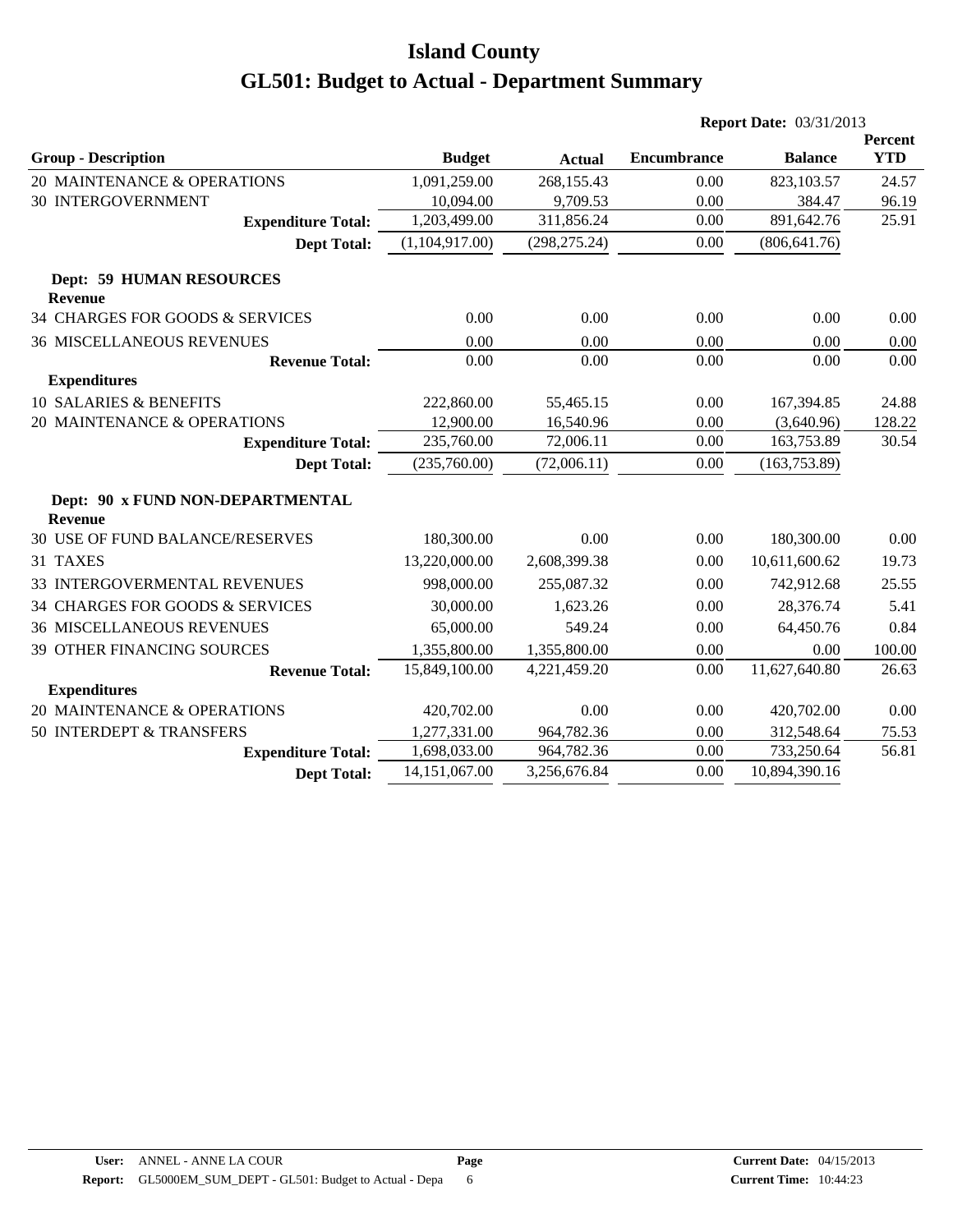|                                                                                                  | <b>Prior Years to Date Actuals</b> |               | 2013<br>Approved     | 2013<br><b>Month</b><br>to Date @ | 2013<br>Year to<br>Date @ | 2013<br><b>Encumbered</b><br>Amount @ | 2013<br>Balance @ | <b>Percent</b>                                            |
|--------------------------------------------------------------------------------------------------|------------------------------------|---------------|----------------------|-----------------------------------|---------------------------|---------------------------------------|-------------------|-----------------------------------------------------------|
| Object<br><b>Description</b>                                                                     | 2011                               | 2012          | <b>Budget</b>        | 03/31/2013                        | 03/31/2013                | 03/31/2013                            | 03/31/2013        | <b>YTD</b>                                                |
| 2% HOTEL/MOTEL PUBLIC FACILITI (124)                                                             |                                    |               |                      |                                   |                           |                                       |                   |                                                           |
| USE OF FUND BALANCE                                                                              | 0.00                               | 0.00          | 0.00                 | 0.00                              | 0.00                      | 0.00                                  | 0.00              | 0%                                                        |
| <b>REVENUES</b>                                                                                  | 32,705.67                          | 30,998.50     | 156,700.00           | 7,060.37                          | 34,986.52                 | 0.00                                  | 121,713.48        | 22 %                                                      |
| <b>EXPENDITURES</b>                                                                              | (16,660.70)                        | (22,006.29)   | (150,000.00)         | (12, 255.29)                      | (20, 748.12)              | 0.00                                  | (129.251.88)      | 14 %                                                      |
| <b>TRANSFERS OUT</b>                                                                             | (4,500.00)                         | (5,100.00)    | (6,700.00)           | 0.00                              | (6,700.00)                | 0.00                                  | 0.00              | 100 %                                                     |
| Net 2% HOTEL/MOTEL PUBLIC FACILITI (124)                                                         | 11,544.97                          | 3,892.21      | 0.00                 | (5, 194.92)                       | 7,538.40                  | 0.00                                  | (7,538.40)        |                                                           |
| <b>ALCOHOL/SUBSTANCE ABUSE (123)</b>                                                             |                                    |               |                      |                                   |                           |                                       |                   |                                                           |
| USE OF FUND BALANCE                                                                              | 0.00                               | 0.00          | 0.00                 | 0.00                              | 0.00                      | 0.00                                  | 0.00              | 0%                                                        |
| <b>REVENUES</b>                                                                                  | 1,539.91                           | 15,890.57     | 66,000.00            | 7,535.48                          | 16,865.85                 | 0.00                                  | 49,134.15         | 26 %                                                      |
| <b>GRANT REVENUES</b>                                                                            | 1,713.60                           | 32,410.31     | 509,980.00           | 37,660.01                         | 69,275.88                 | 0.00                                  | 440,704.12        | 14%                                                       |
| <b>EXPENDITURES</b>                                                                              | (90, 425.31)                       | (120, 112.51) | (575,980.00)         | (44,996.74)                       | (128, 656.22)             | 0.00                                  | (447, 323.78)     | 22 %                                                      |
| <b>TRANSFERS IN</b>                                                                              | 0.00                               | 6,000.00      | 0.00                 | 0.00                              | 0.00                      | 0.00                                  | 0.00              | $0\%$                                                     |
| <b>TRANSFERS OUT</b>                                                                             | 0.00                               | (5,000.00)    | 0.00                 | 0.00                              | 0.00                      | 0.00                                  | 0.00              | $0\%$                                                     |
| Net ALCOHOL/SUBSTANCE ABUSE (123)                                                                | (87, 171.80)                       | (70, 811.63)  | 0.00                 | 198.75                            | (42, 514.49)              | 0.00                                  | 42,514.49         |                                                           |
| <b>ANTI-PROFITEERING (136)</b>                                                                   |                                    |               |                      |                                   |                           |                                       |                   |                                                           |
| <b>USE OF FUND BALANCE</b>                                                                       | 0.00                               | 0.00          | 0.00                 | 0.00                              | 0.00                      | 0.00                                  | 0.00              | 0%                                                        |
| <b>REVENUES</b>                                                                                  | 7.14                               | 4.17          | 0.00                 | 1.94                              | 5.43                      | 0.00                                  | (5.43)            | $0\%$                                                     |
| <b>TRANSFERS OUT</b>                                                                             | 0.00                               | 0.00          | 0.00                 | 0.00                              | 0.00                      | 0.00                                  | 0.00              | $0\%$                                                     |
| Net ANTI-PROFITEERING (136)                                                                      | 7.14                               | 4.17          | 0.00                 | 1.94                              | 5.43                      | 0.00                                  | (5.43)            |                                                           |
| <b>AUDITOR'S O &amp; M (118)</b>                                                                 |                                    |               |                      |                                   |                           |                                       |                   |                                                           |
| USE OF FUND BALANCE                                                                              | 0.00                               | 0.00          | 13,920.00            | 0.00                              | 0.00                      | 0.00                                  | 13,920.00         | $0\%$                                                     |
| <b>REVENUES</b>                                                                                  | 18,465.80                          | 18,271.20     | 125,000.00           | 6,177.80                          | 20,888.80                 | 0.00                                  | 104,111.20        | 17%                                                       |
| <b>EXPENDITURES</b>                                                                              | (53, 591.03)                       | (64, 520.55)  | (164, 320.00)        | (8,289.17)                        | (57, 326.96)              | 0.00                                  | (106, 993.04)     | 35 %                                                      |
| <b>TRANSFERS IN</b>                                                                              | 25,400.00                          | 25,400.00     | 25,400.00            | 0.00                              | 25,400.00                 | 0.00                                  | 0.00              | 100 %                                                     |
| <b>TRANSFERS OUT</b>                                                                             | 0.00                               | 0.00          | 0.00                 | 0.00                              | 0.00                      | 0.00                                  | 0.00              | $0\%$                                                     |
| Net AUDITOR'S O & M (118)                                                                        | (9,725.23)                         | (20, 849.35)  | 0.00                 | (2, 111.37)                       | (11.038.16)               | 0.00                                  | 11,038.16         |                                                           |
| <b>CAPITAL DRAINAGE (321)</b>                                                                    |                                    |               |                      |                                   |                           |                                       |                   |                                                           |
| <b>REVENUES</b>                                                                                  | 0.00                               | 0.00          | 0.00                 | 0.00                              | 0.00                      | 0.00                                  | 0.00              | $0\%$                                                     |
| <b>EXPENDITURES</b>                                                                              | (16,695.15)                        | (39,071.02)   | (685,000.00)         | (30, 133.28)                      | (41,081.26)               | 0.00                                  | (643, 918.74)     | 6 %                                                       |
| <b>TRANSFERS IN</b>                                                                              | 111,000.00                         | 291,500.00    | 715,800.00           | 0.00                              | 220,400.00                | 0.00                                  | 495,400.00        | 31 %                                                      |
| <b>TRANSFERS OUT</b>                                                                             | (16,800.00)                        | (31,500.00)   | (30,800.00)          | 0.00                              | (30,800.00)               | 0.00                                  | 0.00              | 100 %                                                     |
| Net CAPITAL DRAINAGE (321)                                                                       | 77,504.85                          | 220,928.98    | 0.00                 | (30, 133.28)                      | 148,518.74                | 0.00                                  | (148, 518.74)     |                                                           |
| <b>CASA FUND (131)</b>                                                                           |                                    |               |                      |                                   |                           |                                       |                   |                                                           |
| USE OF FUND BALANCE                                                                              | 0.00                               | 0.00          | 0.00                 | 0.00                              | 0.00                      | 0.00                                  | 0.00              | $0\%$                                                     |
| <b>REVENUES</b>                                                                                  | 200.00                             | 0.00          | 0.00                 | 0.00                              | 341.00                    | 0.00                                  | (341.00)          | 0%                                                        |
| <b>GRANT REVENUES</b>                                                                            | 4,919.25                           | 5,024.00      | 60,284.00            | 5,117.00                          | 10,141.00                 | 0.00                                  | 50,143.00         | 17%                                                       |
| <b>EXPENDITURES</b>                                                                              | (28, 585.74)                       | (30,749.27)   | (110, 875.00)        | (6,300.63)                        | (22,641.03)               | 0.00                                  | (88, 233.97)      | 20%                                                       |
| <b>TRANSFERS IN</b>                                                                              | 50,591.00                          | 50,591.00     | 50,591.00            | 0.00                              | 50,591.00                 | 0.00                                  | 0.00              | 100 %                                                     |
| User: ANNEL - ANNE LA COUR<br>Report: GL5010EM_FUND - GL535: Multi Year Budget to Actual by Fund |                                    |               | Page<br>$\mathbf{1}$ |                                   |                           |                                       |                   | Current Date: 04/15/2013<br><b>Current Time: 10:46:45</b> |

**Report:** 1 **Current Time:** GL5010EM\_FUND - GL535: Multi Year Budget to Actual by Fund 10:46:45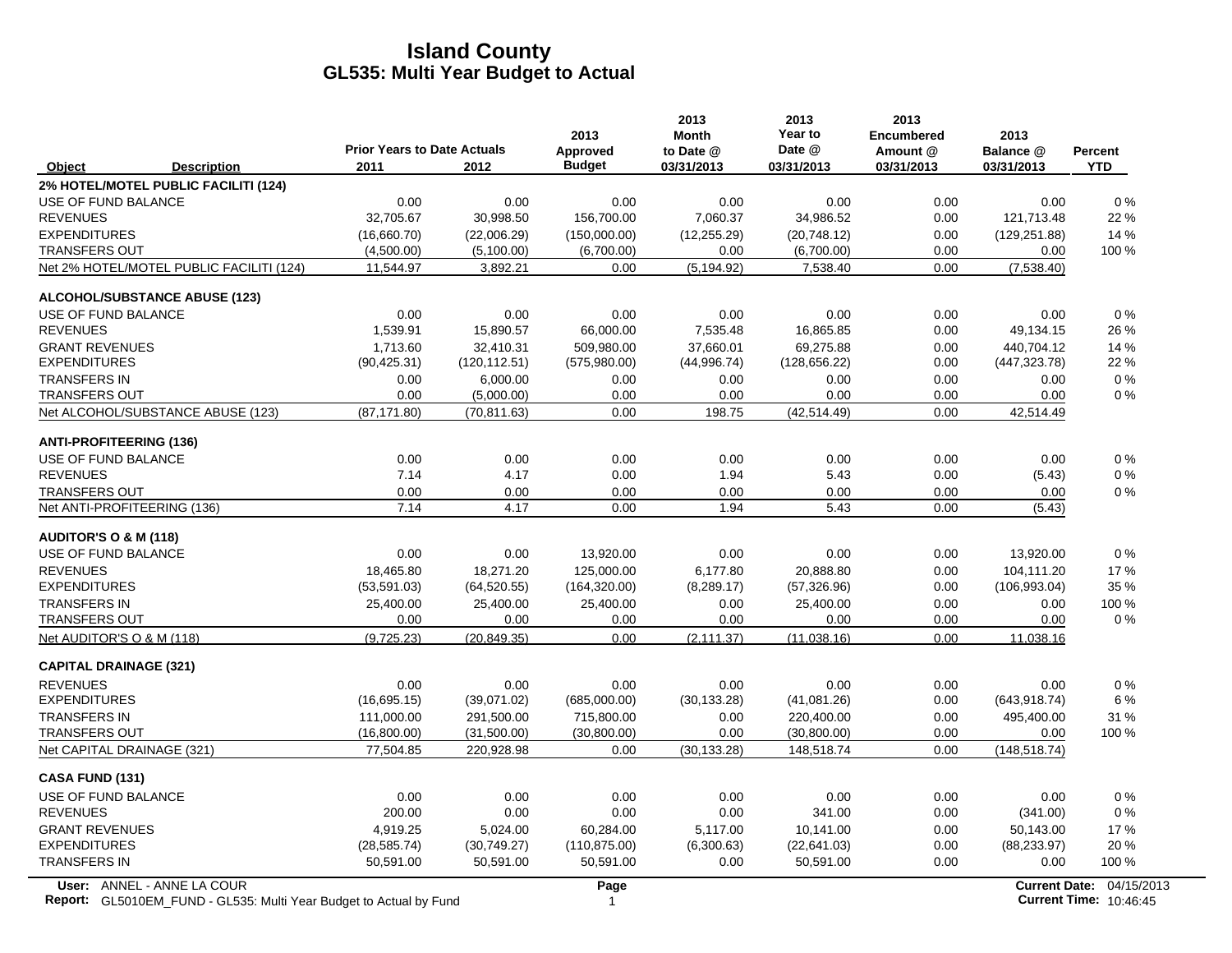|                                             |                                          | <b>Prior Years to Date Actuals</b> |              | 2013<br>Approved | 2013<br><b>Month</b><br>to Date @ | 2013<br>Year to<br>Date @ | 2013<br><b>Encumbered</b><br>Amount @ | 2013<br>Balance @ | <b>Percent</b> |
|---------------------------------------------|------------------------------------------|------------------------------------|--------------|------------------|-----------------------------------|---------------------------|---------------------------------------|-------------------|----------------|
| Object                                      | <b>Description</b>                       | 2011                               | 2012         | <b>Budget</b>    | 03/31/2013                        | 03/31/2013                | 03/31/2013                            | 03/31/2013        | <b>YTD</b>     |
| <b>TRANSFERS OUT</b>                        |                                          | 0.00                               | 0.00         | 0.00             | 0.00                              | 0.00                      | 0.00                                  | 0.00              | 0%             |
| Net CASA FUND (131)                         |                                          | 27,124.51                          | 24,865.73    | 0.00             | (1, 183.63)                       | 38,431.97                 | 0.00                                  | (38, 431.97)      |                |
| <b>CLEAN WATER UTILITY (154)</b>            |                                          |                                    |              |                  |                                   |                           |                                       |                   |                |
| <b>REVENUES</b>                             |                                          | 0.00                               | 9,803.25     | 1,535,000.00     | 118,349.89                        | 136,497.14                | 0.00                                  | 1,398,502.86      | 9%             |
| <b>GRANT REVENUES</b>                       |                                          | 0.00                               | 0.00         | 0.00             | 0.00                              | 0.00                      | 0.00                                  | 0.00              | $0\%$          |
| <b>EXPENDITURES</b>                         |                                          | 0.00                               | (64, 295.88) | (1,535,000.00)   | (2, 130.30)                       | (2,456.96)                | 0.00                                  | (1,532,543.04)    | $0\%$          |
| <b>TRANSFERS OUT</b>                        |                                          | 0.00                               | 0.00         | 0.00             | 0.00                              | 0.00                      | 0.00                                  | 0.00              | $0\%$          |
| Net CLEAN WATER UTILITY (154)               |                                          | 0.00                               | (54, 492.63) | 0.00             | 116,219.59                        | 134,040.18                | 0.00                                  | (134, 040.18)     |                |
|                                             | <b>COMM MENTAL HEALTH FACILITY (148)</b> |                                    |              |                  |                                   |                           |                                       |                   |                |
| <b>REVENUES</b>                             |                                          | 1.446.78                           | 964.52       | 5,790.00         | 482.26                            | 1.446.78                  | 0.00                                  | 4.343.22          | 25 %           |
| <b>EXPENDITURES</b>                         |                                          | (2,711.66)                         | (1,271.28)   | (5,790.00)       | (342.00)                          | (1,026.00)                | 0.00                                  | (4,764.00)        | 18%            |
| <b>TRANSFERS OUT</b>                        |                                          | 0.00                               | 0.00         | 0.00             | 0.00                              | 0.00                      | 0.00                                  | 0.00              | $0\%$          |
|                                             | Net COMM MENTAL HEALTH FACILITY (148)    | (1,264.88)                         | (306.76)     | 0.00             | 140.26                            | 420.78                    | 0.00                                  | (420.78)          |                |
| <b>CONSERVATION FUTURES (132)</b>           |                                          |                                    |              |                  |                                   |                           |                                       |                   |                |
| USE OF FUND BALANCE                         |                                          | 0.00                               | 0.00         | 0.00             | 0.00                              | 0.00                      | 0.00                                  | 0.00              | 0%             |
| <b>REVENUES</b>                             |                                          | 18,363.63                          | 10,776.11    | 780,100.00       | 48,241.07                         | 55,946.30                 | 0.00                                  | 724,153.70        | 7 %            |
| <b>GRANT REVENUES</b>                       |                                          | 0.00                               | 31,296.84    | 0.00             | 0.00                              | 0.00                      | 0.00                                  | 0.00              | $0\%$          |
| <b>EXPENDITURES</b>                         |                                          | (1,982.65)                         | (17, 978.60) | (780, 100.00)    | (2,481.74)                        | (40, 558.53)              | 0.00                                  | (739.541.47)      | 5 %            |
| <b>TRANSFERS OUT</b>                        |                                          | 0.00                               | 0.00         | 0.00             | 0.00                              | 0.00                      | 0.00                                  | 0.00              | $0\%$          |
| Net CONSERVATION FUTURES (132)              |                                          | 16,380.98                          | 24,094.35    | 0.00             | 45,759.33                         | 15,387.77                 | 0.00                                  | (15, 387.77)      |                |
| <b>CONSTRUCTION &amp; ACQUISITION (308)</b> |                                          |                                    |              |                  |                                   |                           |                                       |                   |                |
| USE OF FUND BALANCE                         |                                          | 0.00                               | 0.00         | 0.00             | 0.00                              | 0.00                      | 0.00                                  | 0.00              | $0\%$          |
| <b>EXPENDITURES</b>                         |                                          | 0.00                               | 0.00         | 0.00             | 0.00                              | 0.00                      | 0.00                                  | 0.00              | $0\%$          |
| <b>TRANSFERS IN</b>                         |                                          | 0.00                               | 0.00         | 0.00             | 0.00                              | 0.00                      | 0.00                                  | 0.00              | $0\%$          |
|                                             | Net CONSTRUCTION & ACQUISITION (308)     | 0.00                               | 0.00         | 0.00             | 0.00                              | 0.00                      | 0.00                                  | 0.00              |                |
| <b>CORNET BAY DOCK (119)</b>                |                                          |                                    |              |                  |                                   |                           |                                       |                   |                |
| <b>REVENUES</b>                             |                                          | 11,425.00                          | 7,450.00     | 21,000.00        | 1,940.00                          | 8,410.00                  | 0.00                                  | 12,590.00         | 40 %           |
| <b>EXPENDITURES</b>                         |                                          | (1,603.04)                         | (1,696.47)   | (20, 100.00)     | (809.13)                          | (2, 135.67)               | 0.00                                  | (17, 964.33)      | 11 %           |
| <b>TRANSFERS OUT</b>                        |                                          | (700.00)                           | (700.00)     | (900.00)         | 0.00                              | (900.00)                  | 0.00                                  | 0.00              | 100 %          |
| Net CORNET BAY DOCK (119)                   |                                          | 9,121.96                           | 5,053.53     | 0.00             | 1,130.87                          | 5,374.33                  | 0.00                                  | (5,374.33)        |                |
| <b>COUNTY FAIR (110)</b>                    |                                          |                                    |              |                  |                                   |                           |                                       |                   |                |
| <b>REVENUES</b>                             |                                          | 54.684.55                          | 1.030.01     | 0.00             | 0.00                              | 0.00                      | 0.00                                  | 0.00              | $0\%$          |
| <b>GRANT REVENUES</b>                       |                                          | 0.00                               | 0.00         | 0.00             | 0.00                              | 0.00                      | 0.00                                  | 0.00              | 0%             |
| <b>EXPENDITURES</b>                         |                                          | (23, 459.84)                       | (10, 317.88) | 0.00             | (50, 169.68)                      | (50, 169.68)              | 0.00                                  | 50.169.68         | 0%             |
| <b>TRANSFERS IN</b>                         |                                          | 0.00                               | 0.00         | 0.00             | 0.00                              | 0.00                      | 0.00                                  | 0.00              | $0\%$          |
| <b>TRANSFERS OUT</b>                        |                                          | 0.00                               | 0.00         | 0.00             | 0.00                              | 0.00                      | 0.00                                  | 0.00              | 0%             |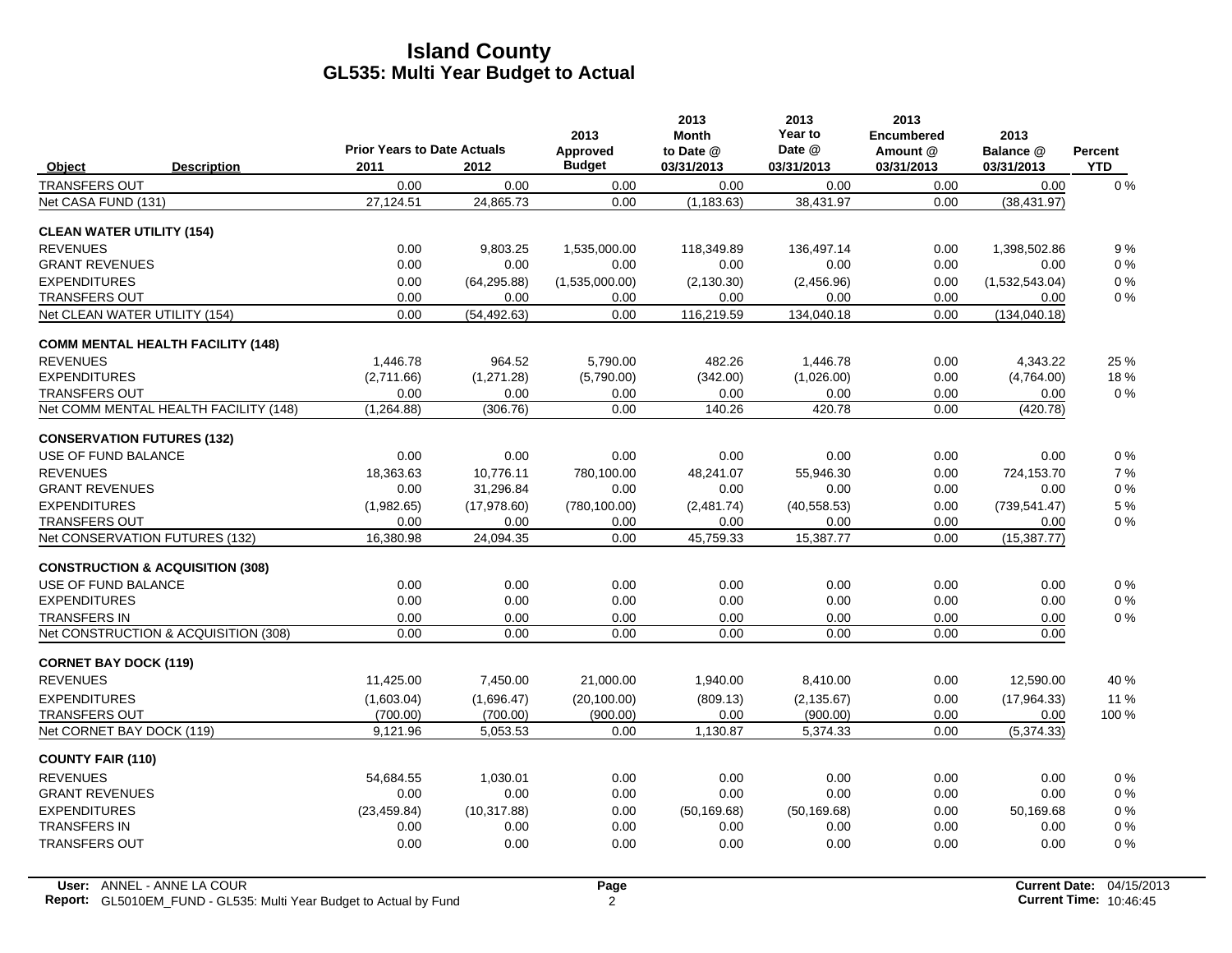|                                               |                                    |                                  | 2013                   | 2013<br><b>Month</b> | 2013<br>Year to                  | 2013<br><b>Encumbered</b> | 2013                         |            |
|-----------------------------------------------|------------------------------------|----------------------------------|------------------------|----------------------|----------------------------------|---------------------------|------------------------------|------------|
|                                               | <b>Prior Years to Date Actuals</b> |                                  | Approved               | to Date @            | Date @                           | Amount @                  | Balance @                    | Percent    |
| Object<br><b>Description</b>                  | 2011                               | 2012                             | <b>Budget</b>          | 03/31/2013           | 03/31/2013                       | 03/31/2013                | 03/31/2013                   | <b>YTD</b> |
| Net COUNTY FAIR (110)                         | 31,224.71                          | (9, 287.87)                      | 0.00                   | (50, 169.68)         | (50, 169.68)                     | 0.00                      | 50,169.68                    |            |
| <b>COUNTY LAW LIBRARY (103)</b>               |                                    |                                  |                        |                      |                                  |                           |                              |            |
| USE OF FUND BALANCE                           | 0.00                               | 0.00                             | 0.00                   | 0.00                 | 0.00                             | 0.00                      | 0.00                         | 0%         |
| <b>REVENUES</b>                               | 6,854.02                           | 6,249.97                         | 27,100.00              | 1,911.44             | 5,845.41                         | 0.00                      | 21,254.59                    | 22 %       |
| <b>EXPENDITURES</b>                           | (7,503.12)                         | (7, 371.05)                      | (27, 100.00)           | (2,761.22)           | (6,942.01)                       | 0.00                      | (20, 157.99)                 | 26 %       |
| <b>TRANSFERS OUT</b>                          | 0.00                               | 0.00                             | 0.00                   | 0.00                 | 0.00                             | 0.00                      | 0.00                         | 0%         |
| Net COUNTY LAW LIBRARY (103)                  | (649.10)                           | (1, 121.08)                      | 0.00                   | (849.78)             | (1,096.60)                       | 0.00                      | 1,096.60                     |            |
| <b>COUNTY ROAD (101)</b>                      |                                    |                                  |                        |                      |                                  |                           |                              |            |
| USE OF FUND BALANCE                           | 0.00                               | 0.00                             | 0.00                   | 0.00                 | 0.00                             | 0.00                      | 0.00                         | 0%         |
| <b>REVENUES</b>                               | 1.756.257.74                       | 1,726,371.98                     | 14.282.800.00          | 1.074.618.75         | 2.094.817.20                     | 0.00                      | 12.187.982.80                | 15 %       |
| <b>GRANT REVENUES</b>                         | 500,389.37                         | 685,537.02                       | 2,579,017.00           | (458, 042.84)        | 205,500.01                       | 0.00                      | 2,373,516.99                 | 8%         |
| <b>EXPENDITURES</b>                           | (1,741,196.59)                     | (1,950,871.66)                   | (14,358,150.00)        | (682, 565.30)        | (1,875,501.74)                   | 0.00                      | (12, 482, 648.26)            | 13%        |
| <b>TRANSFERS IN</b>                           | 0.00                               | 134,000.00                       | 0.00                   | 0.00                 | 0.00                             | 0.00                      | 0.00                         | $0\%$      |
| <b>TRANSFERS OUT</b><br>Net COUNTY ROAD (101) | (1,514,967.00)<br>(999, 516.48)    | (1,618,567.00)<br>(1,023,529.66) | (2.503.667.00)<br>0.00 | 0.00<br>(65,989.39)  | (1,693,967.00)<br>(1,269,151.53) | 0.00<br>0.00              | (809,700.00)<br>1,269,151.53 | 68%        |
|                                               |                                    |                                  |                        |                      |                                  |                           |                              |            |
| <b>COURTHOUSE EXPANSION (309)</b>             |                                    |                                  |                        |                      |                                  |                           |                              |            |
| <b>REVENUES</b>                               | 5.34                               | 3.11                             | 0.00                   | 1.44                 | 4.04                             | 0.00                      | (4.04)                       | 0%         |
| <b>TRANSFERS OUT</b>                          | 0.00                               | 0.00                             | 0.00                   | 0.00                 | 0.00                             | 0.00                      | 0.00                         | $0\%$      |
| Net COURTHOUSE EXPANSION (309)                | 5.34                               | 3.11                             | 0.00                   | 1.44                 | 4.04                             | 0.00                      | (4.04)                       |            |
| <b>DEVELOPMENTAL DISABILITIES (114)</b>       |                                    |                                  |                        |                      |                                  |                           |                              |            |
| USE OF FUND BALANCE                           | 0.00                               | 0.00                             | 0.00                   | 0.00                 | 0.00                             | 0.00                      | 0.00                         | $0\%$      |
| <b>REVENUES</b>                               | 4.949.39                           | 2.628.04                         | 150.000.00             | 750.41               | 2.111.81                         | 0.00                      | 147.888.19                   | 1%         |
| <b>GRANT REVENUES</b>                         | 42.143.00                          | 35.983.00                        | 524,470.00             | 40.762.00            | 40,762.00                        | 0.00                      | 483,708.00                   | 8%         |
| <b>EXPENDITURES</b>                           | (105, 167.37)                      | (50,698.01)                      | (599, 363.00)          | (48,009.34)          | (50, 707.58)                     | 0.00                      | (548, 655.42)                | 8%         |
| <b>TRANSFERS OUT</b>                          | 0.00                               | (58, 486.00)                     | (75, 107.00)           | 0.00                 | (75, 107.00)                     | 0.00                      | 0.00                         | 100 %      |
| Net DEVELOPMENTAL DISABILITIES (114)          | (58.074.98)                        | (70.572.97)                      | 0.00                   | (6, 496.93)          | (82,940.77)                      | 0.00                      | 82,940.77                    |            |
| <b>DRUG SEIZURE (133)</b>                     |                                    |                                  |                        |                      |                                  |                           |                              |            |
| USE OF FUND BALANCE                           | 0.00                               | 0.00                             | 0.00                   | 0.00                 | 0.00                             | 0.00                      | 0.00                         | 0%         |
| <b>REVENUES</b>                               | 1.603.07                           | 320.40                           | 10.000.00              | 188.03               | 699.30                           | 0.00                      | 9,300.70                     | 7%         |
| <b>EXPENDITURES</b>                           | 0.00                               | 0.00                             | (10,000.00)            | 0.00                 | 0.00                             | 0.00                      | (10,000.00)                  | 0%         |
| <b>TRANSFERS OUT</b>                          | 0.00                               | 0.00                             | 0.00                   | 0.00                 | 0.00                             | 0.00                      | 0.00                         | $0\%$      |
| Net DRUG SEIZURE (133)                        | 1,603.07                           | 320.40                           | 0.00                   | 188.03               | 699.30                           | 0.00                      | (699.30)                     |            |
| <b>ELECTION RESERVE (111)</b>                 |                                    |                                  |                        |                      |                                  |                           |                              |            |
| USE OF FUND BALANCE                           | 0.00                               | 0.00                             | 0.00                   | 0.00                 | 0.00                             | 0.00                      | 0.00                         | 0%         |
| <b>REVENUES</b>                               | 9.079.56                           | 1.701.42                         | 203,200.00             | 7.75                 | 15.50                            | 0.00                      | 203,184.50                   | $0\%$      |
| <b>GRANT REVENUES</b>                         | 0.00                               | 11,341.21                        | 0.00                   | 3,029.79             | 3,029.79                         | 0.00                      | (3,029.79)                   | $0\%$      |
| <b>EXPENDITURES</b>                           | (54, 580.33)                       | (86,979.70)                      | (303, 200.00)          | (11, 128.87)         | (92, 807.39)                     | 0.00                      | (210, 392.61)                | 31 %       |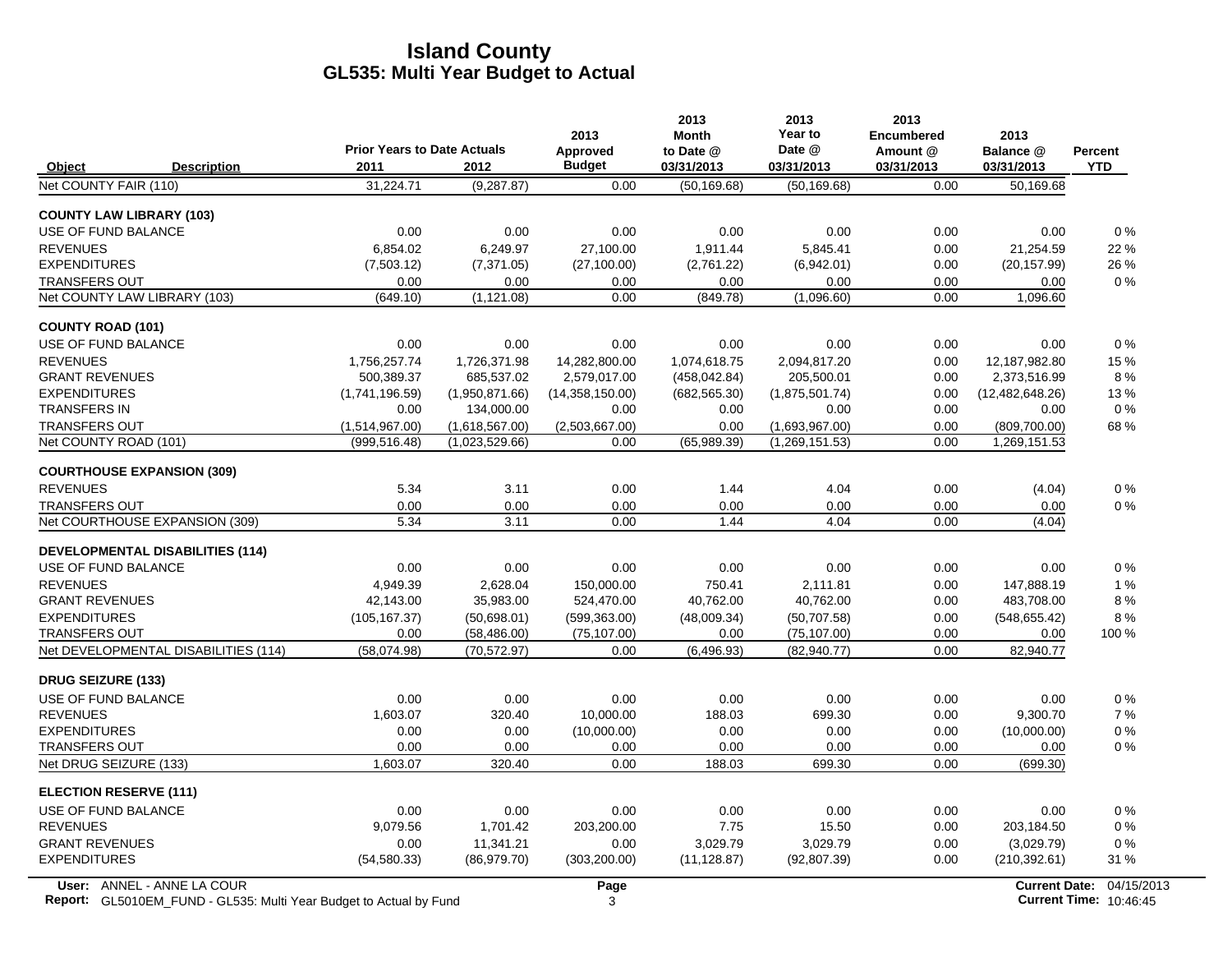|                                       |                                                                           | <b>Prior Years to Date Actuals</b> |              | 2013<br>Approved | 2013<br><b>Month</b><br>to Date @ | 2013<br>Year to<br>Date @ | 2013<br><b>Encumbered</b><br>Amount @ | 2013<br>Balance @    | <b>Percent</b>                |
|---------------------------------------|---------------------------------------------------------------------------|------------------------------------|--------------|------------------|-----------------------------------|---------------------------|---------------------------------------|----------------------|-------------------------------|
| <b>Object</b>                         | <b>Description</b>                                                        | 2011                               | 2012         | <b>Budget</b>    | 03/31/2013                        | 03/31/2013                | 03/31/2013                            | 03/31/2013           | <b>YTD</b>                    |
| <b>TRANSFERS IN</b>                   |                                                                           | 200,000.00                         | 200,000.00   | 100,000.00       | 0.00                              | 100,000.00                | 0.00                                  | 0.00                 | 100 %                         |
| <b>TRANSFERS OUT</b>                  |                                                                           | 0.00                               | 0.00         | 0.00             | 0.00                              | 0.00                      | 0.00                                  | 0.00                 | 0%                            |
| Net ELECTION RESERVE (111)            |                                                                           | 154,499.23                         | 126,062.93   | 0.00             | (8,091.33)                        | 10,237.90                 | 0.00                                  | (10, 237.90)         |                               |
| <b>ENHANCED 911 (140)</b>             |                                                                           |                                    |              |                  |                                   |                           |                                       |                      |                               |
| <b>REVENUES</b>                       |                                                                           | 138,163.65                         | 63,633.43    | 767,000.00       | 63,184.93                         | 190,876.85                | 0.00                                  | 576,123.15           | 25 %                          |
| <b>GRANT REVENUES</b>                 |                                                                           | 0.00                               | 13,115.39    | 0.00             | 0.00                              | 2,229.32                  | 0.00                                  | (2,229.32)           | $0\%$                         |
| <b>EXPENDITURES</b>                   |                                                                           | (329,600.89)                       | (72,001.81)  | (765, 500.00)    | (63, 184.93)                      | (190, 876.85)             | 0.00                                  | (574, 623.15)        | 25 %                          |
| <b>TRANSFERS OUT</b>                  |                                                                           | (1,500.00)                         | (1,500.00)   | (1,500.00)       | 0.00                              | (1,500.00)                | 0.00                                  | 0.00                 | 100 %                         |
| Net ENHANCED 911 (140)                |                                                                           | (192, 937.24)                      | 3.247.01     | 0.00             | 0.00                              | 729.32                    | 0.00                                  | (729.32)             |                               |
| <b>EXTENSION SERVICES (160)</b>       |                                                                           |                                    |              |                  |                                   |                           |                                       |                      |                               |
| USE OF FUND BALANCE                   |                                                                           | 0.00                               | 0.00         | 0.00             | 0.00                              | 0.00                      | 0.00                                  | 0.00                 | $0\%$                         |
| <b>REVENUES</b>                       |                                                                           | 76.214.11                          | 21.178.19    | 140.787.00       | 342.00                            | 22,892.47                 | 0.00                                  | 117,894.53           | 16%                           |
| <b>GRANT REVENUES</b>                 |                                                                           | (11,993.81)                        | 29,041.32    | 128,906.00       | 14,571.62                         | 53,644.19                 | 0.00                                  | 75,261.81            | 42 %                          |
| <b>EXPENDITURES</b>                   |                                                                           | (102, 490.15)                      | (61, 875.15) | (373, 213.00)    | (22, 401.39)                      | (70,069.21)               | 0.00                                  | (303, 143.79)        | 19%                           |
| <b>TRANSFERS IN</b>                   |                                                                           | 95,950.00                          | 100,133.00   | 103,520.00       | 0.00                              | 103,520.00                | 0.00                                  | 0.00                 | 100 %                         |
| <b>TRANSFERS OUT</b>                  |                                                                           | 0.00                               | 0.00         | 0.00             | 0.00                              | 0.00                      | 0.00                                  | 0.00                 | 0%                            |
| Net EXTENSION SERVICES (160)          |                                                                           | 57,680.15                          | 88,477.36    | 0.00             | (7,487.77)                        | 109,987.45                | 0.00                                  | (109, 987.45)        |                               |
| <b>FAMILY RES CTR CAMANO (143)</b>    |                                                                           |                                    |              |                  |                                   |                           |                                       |                      |                               |
| USE OF FUND BALANCE                   |                                                                           | 0.00                               | 0.00         | 9,574.00         | 0.00                              | 0.00                      | 0.00                                  | 9,574.00             | 0%                            |
| <b>REVENUES</b>                       |                                                                           | 3,829.00                           | 5,995.94     | 40,572.00        | 3,336.48                          | 7,287.02                  | 0.00                                  | 33,284.98            | 18%                           |
| <b>EXPENDITURES</b>                   |                                                                           | (15, 279.68)                       | (13,782.33)  | (50, 146.00)     | (4, 562.81)                       | (13, 145.29)              | 0.00                                  | (37,000.71)          | 26 %                          |
| <b>TRANSFERS OUT</b>                  |                                                                           | 0.00                               | 0.00         | 0.00             | 0.00                              | 0.00                      | 0.00                                  | 0.00                 | 0%                            |
| Net FAMILY RES CTR CAMANO (143)       |                                                                           | (11, 450.68)                       | (7,786.39)   | 0.00             | (1,226.33)                        | (5,858.27)                | 0.00                                  | 5,858.27             |                               |
|                                       | <b>FAMILY RES CTR OAK HARBOR (141)</b>                                    |                                    |              |                  |                                   |                           |                                       |                      |                               |
| USE OF FUND BALANCE                   |                                                                           | 0.00                               | 0.00         | 0.00             | 0.00                              | 0.00                      | 0.00                                  | 0.00                 | $0\%$                         |
| <b>REVENUES</b>                       |                                                                           | 5.100.00                           | 7.713.10     | 55.937.00        | 4.372.78                          | 13.118.34                 | 0.00                                  | 42.818.66            | 23 %                          |
| <b>EXPENDITURES</b>                   |                                                                           | (15,679.65)                        | (12,047.36)  | (55, 937.00)     | (4,279.93)                        | (12,041.72)               | 0.00                                  | (43,895.28)          | 22 %                          |
| <b>TRANSFERS OUT</b>                  |                                                                           | 0.00                               | 0.00         | 0.00             | 0.00                              | 0.00                      | 0.00                                  | 0.00                 | $0\%$                         |
|                                       | Net FAMILY RES CTR OAK HARBOR (141)                                       | (10, 579.65)                       | (4,334.26)   | 0.00             | 92.85                             | 1.076.62                  | 0.00                                  | (1,076.62)           |                               |
|                                       | <b>FAMILY RES CTR SO WHIDBEY (142)</b>                                    |                                    |              |                  |                                   |                           |                                       |                      |                               |
| <b>REVENUES</b>                       |                                                                           | 1,500.00                           | 1,500.00     | 2,400.00         | 500.00                            | 1,500.00                  | 0.00                                  | 900.00               | 62%                           |
| <b>EXPENDITURES</b>                   |                                                                           | (27.00)                            | (27.00)      | (2,400.00)       | (9.00)                            | (97.66)                   | 0.00                                  | (2,302.34)           | 4 %                           |
| <b>TRANSFERS OUT</b>                  |                                                                           | 0.00                               | 0.00         | 0.00             | 0.00                              | 0.00                      | 0.00                                  | 0.00                 | $0\%$                         |
|                                       | Net FAMILY RES CTR SO WHIDBEY (142)                                       | 1,473.00                           | 1,473.00     | 0.00             | 491.00                            | 1,402.34                  | 0.00                                  | (1,402.34)           |                               |
| <b>FEDERAL ASSET FORFEITURE (147)</b> |                                                                           |                                    |              |                  |                                   |                           |                                       |                      |                               |
| USE OF FUND BALANCE                   |                                                                           | 0.00                               | 0.00         | 0.00             | 0.00                              | 0.00                      | 0.00                                  | 0.00                 | 0%                            |
| <b>REVENUES</b>                       |                                                                           | 0.11                               | 0.06         | 5,000.00         | 0.03                              | 0.08                      | 0.00                                  | 4,999.92             | 0%                            |
|                                       | User: ANNEL - ANNE LA COUR                                                |                                    |              | Page             |                                   |                           |                                       | <b>Current Date:</b> | 04/15/2013                    |
|                                       | <b>Report:</b> GL5010EM_FUND - GL535: Multi Year Budget to Actual by Fund |                                    |              | 4                |                                   |                           |                                       |                      | <b>Current Time: 10:46:45</b> |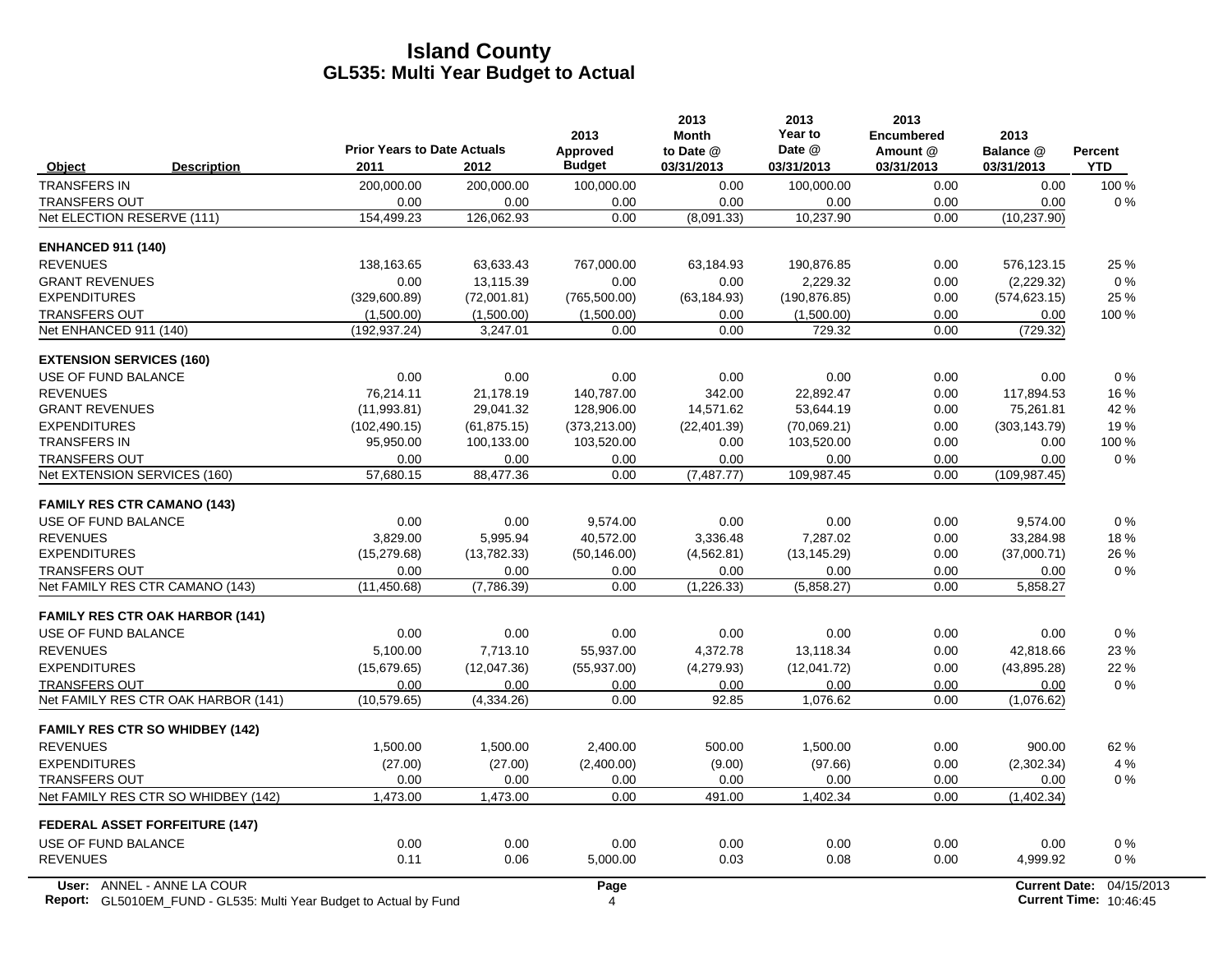|                                           | <b>Prior Years to Date Actuals</b> |              | 2013<br>Approved | 2013<br><b>Month</b><br>to Date @ | 2013<br>Year to<br>Date @ | 2013<br><b>Encumbered</b><br>Amount @ | 2013<br>Balance @    | Percent    |
|-------------------------------------------|------------------------------------|--------------|------------------|-----------------------------------|---------------------------|---------------------------------------|----------------------|------------|
| <b>Description</b><br>Object              | 2011                               | 2012         | <b>Budget</b>    | 03/31/2013                        | 03/31/2013                | 03/31/2013                            | 03/31/2013           | <b>YTD</b> |
| <b>EXPENDITURES</b>                       | (2, 148.00)                        | 0.00         | (5,000.00)       | 0.00                              | 0.00                      | 0.00                                  | (5,000.00)           | 0%         |
| <b>TRANSFERS OUT</b>                      | 0.00                               | 0.00         | 0.00             | 0.00                              | 0.00                      | 0.00                                  | 0.00                 | 0%         |
| Net FEDERAL ASSET FORFEITURE (147)        | (2, 147.89)                        | 0.06         | 0.00             | 0.03                              | 0.08                      | 0.00                                  | (0.08)               |            |
| FIRE PERMIT PROGRAM (115)                 |                                    |              |                  |                                   |                           |                                       |                      |            |
| <b>REVENUES</b>                           | 7,195.08                           | 3,040.00     | 30,200.00        | 5,486.50                          | 27,988.65                 | 0.00                                  | 2,211.35             | 93 %       |
| <b>GRANT REVENUES</b>                     | 0.00                               | 0.00         | 0.00             | 0.00                              | 0.00                      | 0.00                                  | 0.00                 | $0\%$      |
| <b>EXPENDITURES</b>                       | (315.80)                           | (86.02)      | (30, 200.00)     | (40.01)                           | (120.05)                  | 0.00                                  | (30,079.95)          | 0%         |
| <b>TRANSFERS OUT</b>                      | 0.00                               | 0.00         | 0.00             | 0.00                              | 0.00                      | 0.00                                  | 0.00                 | 0%         |
| Net FIRE PERMIT PROGRAM (115)             | 6,879.28                           | 2,953.98     | 0.00             | 5,446.49                          | 27,868.60                 | 0.00                                  | (27,868.60)          |            |
| <b>HISTORICAL PRESERVATION FUND (180)</b> |                                    |              |                  |                                   |                           |                                       |                      |            |
| USE OF FUND BALANCE                       | 0.00                               | 0.00         | 0.00             | 0.00                              | 0.00                      | 0.00                                  | 0.00                 | 0%         |
| <b>REVENUES</b>                           | 5,423.00                           | 5,294.00     | 20,000.00        | 1,981.00                          | 6,320.00                  | 0.00                                  | 13,680.00            | 32 %       |
| <b>EXPENDITURES</b>                       | 0.00                               | (3,422.84)   | (8,000.00)       | 0.00                              | 0.00                      | 0.00                                  | (8,000.00)           | 0%         |
| <b>TRANSFERS IN</b>                       | 0.00                               | 0.00         | 0.00             | 0.00                              | 0.00                      | 0.00                                  | 0.00                 | 0%         |
| <b>TRANSFERS OUT</b>                      | (12,000.00)                        | (12,000.00)  | (12,000.00)      | 0.00                              | (12,000.00)               | 0.00                                  | 0.00                 | 100 %      |
| Net HISTORICAL PRESERVATION FUND (180)    | (6,577.00)                         | (10, 128.84) | 0.00             | 1,981.00                          | (5,680.00)                | 0.00                                  | 5,680.00             |            |
| <b>HOMELESS HOUSING (106)</b>             |                                    |              |                  |                                   |                           |                                       |                      |            |
| USE OF FUND BALANCE                       | 0.00                               | 0.00         | 0.00             | 0.00                              | 0.00                      | 0.00                                  | 0.00                 | 0%         |
| <b>REVENUES</b>                           | 100,533.09                         | 98,931.56    | 434,600.00       | 43,418.90                         | 137,481.63                | 0.00                                  | 297,118.37           | 32 %       |
| <b>GRANT REVENUES</b>                     | 14,789.41                          | 3,023.24     | 433,876.00       | 1,360.37                          | 26,996.94                 | 0.00                                  | 406,879.06           | 6 %        |
| <b>EXPENDITURES</b>                       | (84, 276.21)                       | (37,628.79)  | (843, 876.00)    | (43,682.49)                       | (48, 677.34)              | 0.00                                  | (795, 198.66)        | 6 %        |
| <b>TRANSFERS OUT</b>                      | 0.00                               | (32, 230.00) | (24,600.00)      | 0.00                              | (24,600.00)               | 0.00                                  | 0.00                 | 100 %      |
| Net HOMELESS HOUSING (106)                | 31,046.29                          | 32,096.01    | 0.00             | 1,096.78                          | 91,201.23                 | 0.00                                  | (91, 201.23)         |            |
| <b>HUMAN SERVICES FUND (129)</b>          |                                    |              |                  |                                   |                           |                                       |                      |            |
| <b>REVENUES</b>                           | 0.00                               | 0.00         | 0.00             | 0.00                              | 0.00                      | 0.00                                  | 0.00                 | 0%         |
| <b>GRANT REVENUES</b>                     | 0.00                               | 12,709.18    | 182.484.00       | (5, 184.34)                       | 18.579.88                 | 0.00                                  | 163,904.12           | 10%        |
| <b>EXPENDITURES</b>                       | 0.00                               | (83,656.15)  | (389, 335.00)    | (30, 945.88)                      | (102, 589.45)             | 0.00                                  | (286, 745.55)        | 26 %       |
| <b>TRANSFERS IN</b>                       | 0.00                               | 211,625.00   | 206,851.00       | 0.00                              | 206,851.00                | 0.00                                  | 0.00                 | 100 %      |
| Net HUMAN SERVICES FUND (129)             | 0.00                               | 140.678.03   | 0.00             | (36, 130.22)                      | 122,841.43                | 0.00                                  | (122, 841.43)        |            |
| <b>JOINT TOURISM PROMOTION (146)</b>      |                                    |              |                  |                                   |                           |                                       |                      |            |
| USE OF FUND BALANCE                       | 0.00                               | 0.00         | 0.00             | 0.00                              | 0.00                      | 0.00                                  | 0.00                 | 0%         |
| <b>REVENUES</b>                           | 46.117.70                          | 39.935.39    | 220.000.00       | 31.871.93                         | 68.208.87                 | 0.00                                  | 151.791.13           | 31 %       |
| <b>EXPENDITURES</b>                       | (51, 292.32)                       | (28, 957.42) | (220,000.00)     | (16, 369.06)                      | (29,669.28)               | 0.00                                  | (190, 330.72)        | 13%        |
| <b>TRANSFERS OUT</b>                      | 0.00                               | 0.00         | 0.00             | 0.00                              | 0.00                      | 0.00                                  | 0.00                 | 0%         |
| Net JOINT TOURISM PROMOTION (146)         | (5, 174.62)                        | 10,977.97    | 0.00             | 15,502.87                         | 38,539.59                 | 0.00                                  | (38, 539.59)         |            |
| <b>JUVENILE DETENTION CENTER (145)</b>    |                                    |              |                  |                                   |                           |                                       |                      |            |
| USE OF FUND BALANCE                       | 0.00                               | 0.00         | 0.00             | 0.00                              | 0.00                      | 0.00                                  | 0.00                 | 0%         |
| User: ANNEL - ANNE LA COUR                |                                    |              | Page             |                                   |                           |                                       | <b>Current Date:</b> | 04/15/2013 |

Report: GL5010EM\_FUND - GL535: Multi Year Budget to Actual by Fund **Current Time: 5 Actual 2012 12: Actual 201** GL5010EM\_FUND - GL535: Multi Year Budget to Actual by Fund 10:46:45 (2008) 10:46:45 (2009) 10:46:45 (2009) 10:46:45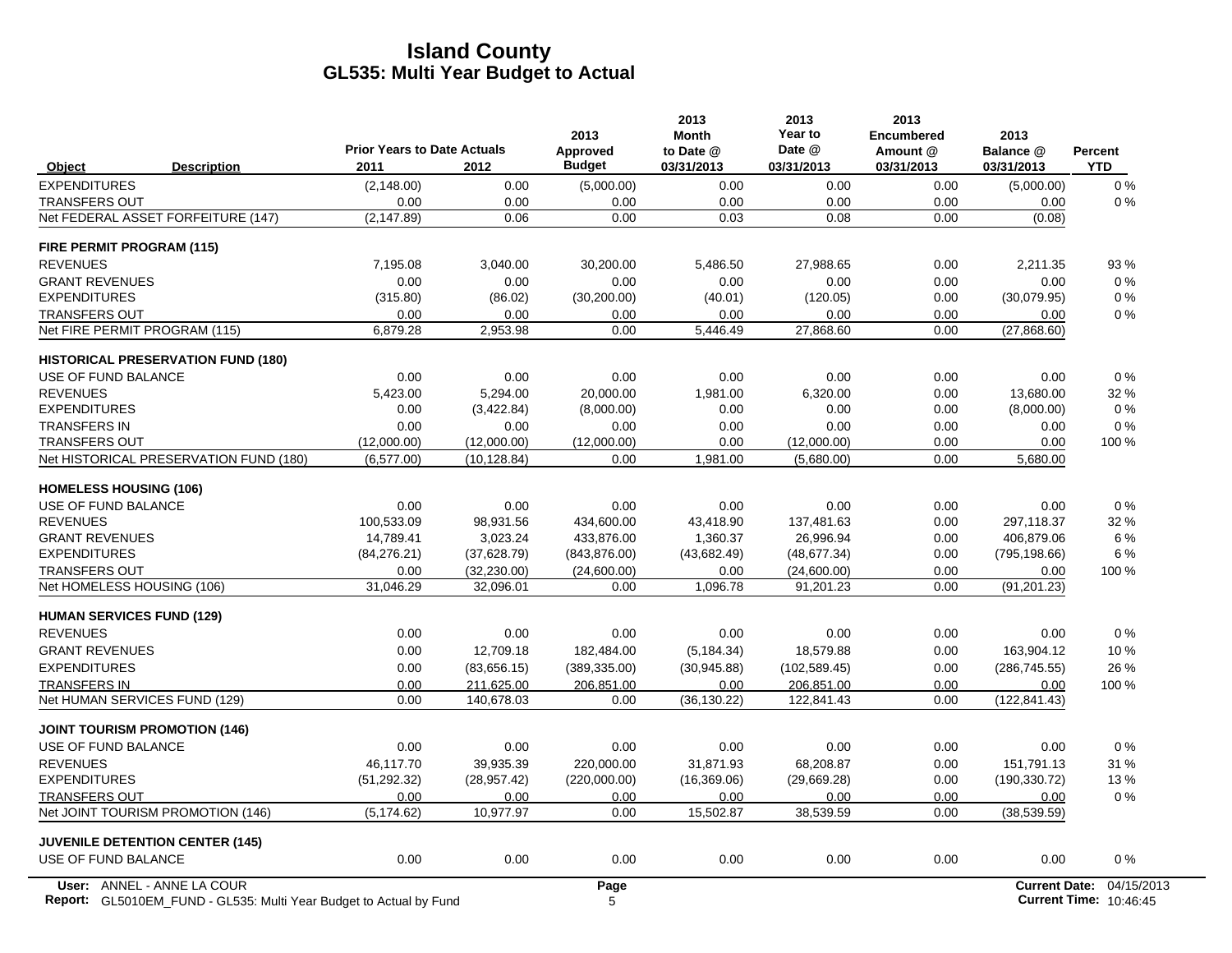|                                                                           | <b>Prior Years to Date Actuals</b> |               | 2013<br>Approved | 2013<br><b>Month</b><br>to Date @ | 2013<br>Year to<br>Date @ | 2013<br><b>Encumbered</b><br>Amount @ | 2013<br>Balance @    | <b>Percent</b>                |
|---------------------------------------------------------------------------|------------------------------------|---------------|------------------|-----------------------------------|---------------------------|---------------------------------------|----------------------|-------------------------------|
| <b>Description</b><br>Object                                              | 2011                               | 2012          | <b>Budget</b>    | 03/31/2013                        | 03/31/2013                | 03/31/2013                            | 03/31/2013           | <b>YTD</b>                    |
| <b>REVENUES</b>                                                           | 182,441.79                         | 127,699.04    | 719,000.00       | 54,535.81                         | 186,900.00                | 0.00                                  | 532,100.00           | 26 %                          |
| <b>GRANT REVENUES</b>                                                     | 2,505.02                           | 0.00          | 8,000.00         | 762.58                            | 2,402.82                  | 0.00                                  | 5,597.18             | 30%                           |
| <b>EXPENDITURES</b>                                                       | (261, 302.55)                      | (282, 255.97) | (1,030,400.00)   | (83,910.61)                       | (270, 979.39)             | 0.00                                  | (759, 420.61)        | 26 %                          |
| <b>TRANSFERS IN</b>                                                       | 403,000.00                         | 350.000.00    | 350.000.00       | 0.00                              | 350,000.00                | 0.00                                  | 0.00                 | 100 %                         |
| <b>TRANSFERS OUT</b>                                                      | (45, 400.00)                       | (42,500.00)   | (46,600.00)      | 0.00                              | (46,600.00)               | 0.00                                  | 0.00                 | 100 %                         |
| Net JUVENILE DETENTION CENTER (145)                                       | 281,244.26                         | 152,943.07    | 0.00             | (28, 612.22)                      | 221,723.43                | 0.00                                  | (221, 723.43)        |                               |
| <b>LOW-INCOME HOUSING SURCHARGE (105)</b>                                 |                                    |               |                  |                                   |                           |                                       |                      |                               |
| USE OF FUND BALANCE                                                       | 0.00                               | 0.00          | 0.00             | 0.00                              | 0.00                      | 0.00                                  | 0.00                 | 0%                            |
| <b>REVENUES</b>                                                           | 28,361.76                          | 28,074.38     | 105,421.00       | 8,488.20                          | 31,799.70                 | 0.00                                  | 73,621.30            | 30 %                          |
| <b>EXPENDITURES</b>                                                       | (4,964.61)                         | 0.00          | (101,000.00)     | 0.00                              | 0.00                      | 0.00                                  | (101,000.00)         | $0\%$                         |
| <b>TRANSFERS OUT</b>                                                      | 0.00                               | (13,599.00)   | (4,421.00)       | 0.00                              | (4,421.00)                | 0.00                                  | 0.00                 | 100 %                         |
| Net LOW-INCOME HOUSING SURCHARGE (105)                                    | 23,397.15                          | 14,475.38     | 0.00             | 8,488.20                          | 27,378.70                 | 0.00                                  | (27, 378.70)         |                               |
| <b>MENTAL HEALTH (113)</b>                                                |                                    |               |                  |                                   |                           |                                       |                      |                               |
| USE OF FUND BALANCE                                                       | 0.00                               | 0.00          | 0.00             | 0.00                              | 0.00                      | 0.00                                  | 0.00                 | $0\%$                         |
| <b>REVENUES</b>                                                           | 4,949.39                           | 2,628.04      | 275,490.00       | 750.41                            | 2,111.81                  | 0.00                                  | 273,378.19           | 1%                            |
| <b>GRANT REVENUES</b>                                                     | 10,643.98                          | 4,640.61      | 0.00             | (4,233.79)                        | 4,571.93                  | 0.00                                  | (4,571.93)           | 0%                            |
| <b>EXPENDITURES</b>                                                       | (71, 529.26)                       | (56, 845.32)  | (253,710.00)     | (7,827.32)                        | (40,656.02)               | 0.00                                  | (213,053.98)         | 16 %                          |
| <b>TRANSFERS OUT</b>                                                      | 0.00                               | (26,058.00)   | (21,780.00)      | 0.00                              | (21,780.00)               | 0.00                                  | 0.00                 | 100 %                         |
| Net MENTAL HEALTH (113)                                                   | (55, 935.89)                       | (75.634.67)   | 0.00             | (11, 310.70)                      | (55, 752.28)              | 0.00                                  | 55,752.28            |                               |
| <b>MH THERAPEUTIC COURT SALES TAX (126)</b>                               |                                    |               |                  |                                   |                           |                                       |                      |                               |
| USE OF FUND BALANCE                                                       | 0.00                               | 0.00          | 333,623.00       | 0.00                              | 0.00                      | 0.00                                  | 333,623.00           | $0\%$                         |
| <b>REVENUES</b>                                                           | 182,763.05                         | 177,481.23    | 717.000.00       | 54,516.68                         | 186,733.83                | 0.00                                  | 530.266.17           | 26 %                          |
| <b>GRANT REVENUES</b>                                                     | 0.00                               | 9,346.64      | 28,333.00        | 0.00                              | 3,031.06                  | 0.00                                  | 25,301.94            | 11 %                          |
| <b>EXPENDITURES</b>                                                       | (143, 375.90)                      | (173,049.36)  | (938, 220.00)    | (77,666.27)                       | (210, 911.53)             | 0.00                                  | (727, 308.47)        | 22 %                          |
| <b>TRANSFERS IN</b>                                                       | 0.00                               | 0.00          | 0.00             | 0.00                              | 0.00                      | 0.00                                  | 0.00                 | $0\%$                         |
| <b>TRANSFERS OUT</b>                                                      | (50, 100.00)                       | (115, 390.00) | (140, 736.00)    | 0.00                              | (140, 736.00)             | 0.00                                  | 0.00                 | 100 %                         |
| Net MH THERAPEUTIC COURT SALES TAX (126)                                  | (10,712.85)                        | (101, 611.49) | 0.00             | (23, 149.59)                      | (161, 882.64)             | 0.00                                  | 161,882.64           |                               |
| <b>NATURAL RESOURCES FUND (165)</b>                                       |                                    |               |                  |                                   |                           |                                       |                      |                               |
| <b>REVENUES</b>                                                           | 0.00                               | 0.00          | 0.00             | 0.00                              | 0.00                      | 0.00                                  | 0.00                 | 0%                            |
| <b>GRANT REVENUES</b>                                                     | 0.00                               | 0.00          | 0.00             | 15,479.82                         | 15,479.82                 | 0.00                                  | (15, 479.82)         | $0\%$                         |
| <b>EXPENDITURES</b>                                                       | 0.00                               | 0.00          | 0.00             | (30,680.32)                       | (80, 279.32)              | 0.00                                  | 80,279.32            | $0\%$                         |
| <b>TRANSFERS IN</b>                                                       | 0.00                               | 0.00          | 0.00             | 0.00                              | 0.00                      | 0.00                                  | 0.00                 | 0%                            |
| Net NATURAL RESOURCES FUND (165)                                          | 0.00                               | 0.00          | 0.00             | (15,200.50)                       | (64, 799.50)              | 0.00                                  | 64,799.50            |                               |
| PATHS & TRAILS (137)                                                      |                                    |               |                  |                                   |                           |                                       |                      |                               |
| <b>REVENUES</b>                                                           | 0.00                               | 0.00          | 0.00             | 0.00                              | 0.00                      | 0.00                                  | 0.00                 | 0%                            |
| <b>GRANT REVENUES</b>                                                     | 0.00                               | 82,193.74     | 340,000.00       | 51,601.77                         | 51,601.77                 | 0.00                                  | 288,398.23           | 15 %                          |
| <b>EXPENDITURES</b>                                                       | (8, 124.83)                        | (16, 734.63)  | (654, 300.00)    | (5,817.07)                        | (6, 176.16)               | 0.00                                  | (648, 123.84)        | 1%                            |
| <b>TRANSFERS IN</b>                                                       | 0.00                               | 0.00          | 314,300.00       | 0.00                              | 0.00                      | 0.00                                  | 314,300.00           | 0%                            |
| User: ANNEL - ANNE LA COUR                                                |                                    |               | Page             |                                   |                           |                                       | <b>Current Date:</b> | 04/15/2013                    |
| <b>Report:</b> GL5010EM_FUND - GL535: Multi Year Budget to Actual by Fund |                                    |               | 6                |                                   |                           |                                       |                      | <b>Current Time: 10:46:45</b> |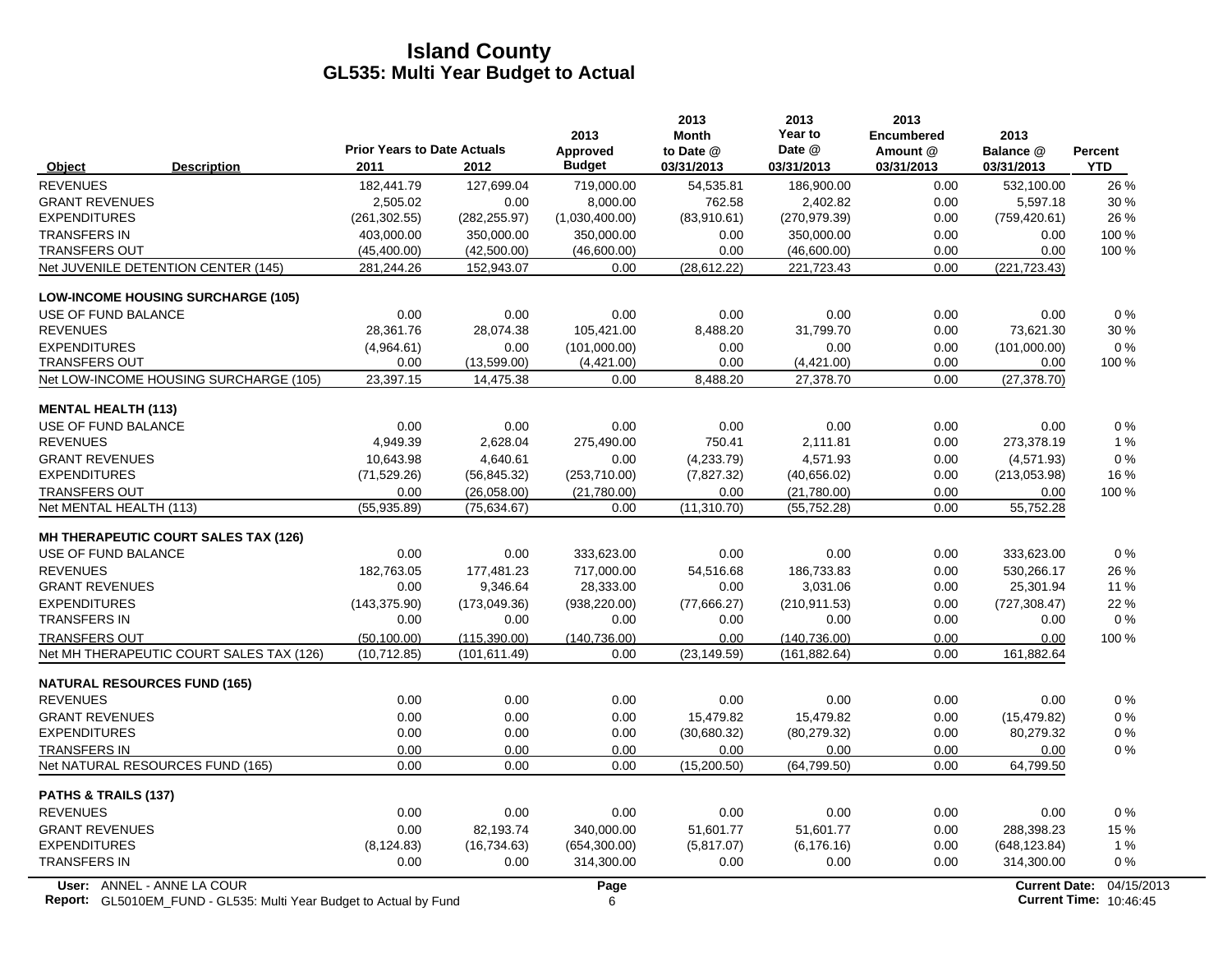|                                             |                                                                                                  | <b>Prior Years to Date Actuals</b> |                    | 2013<br>Approved       | 2013<br><b>Month</b><br>to Date @ | 2013<br>Year to<br>Date @ | 2013<br>Encumbered<br>Amount @ | 2013<br>Balance @    | <b>Percent</b>                              |
|---------------------------------------------|--------------------------------------------------------------------------------------------------|------------------------------------|--------------------|------------------------|-----------------------------------|---------------------------|--------------------------------|----------------------|---------------------------------------------|
| Object                                      | <b>Description</b>                                                                               | 2011                               | 2012               | <b>Budget</b>          | 03/31/2013                        | 03/31/2013                | 03/31/2013                     | 03/31/2013           | <b>YTD</b>                                  |
| <b>TRANSFERS OUT</b>                        |                                                                                                  | 0.00                               | 0.00               | 0.00                   | 0.00                              | 0.00                      | 0.00                           | 0.00                 | $0\%$                                       |
| Net PATHS & TRAILS (137)                    |                                                                                                  | (8, 124.83)                        | 65,459.11          | 0.00                   | 45,784.70                         | 45,425.61                 | 0.00                           | (45, 425.61)         |                                             |
| <b>PUBLIC HEALTH POOLING (104)</b>          |                                                                                                  |                                    |                    |                        |                                   |                           |                                |                      |                                             |
| USE OF FUND BALANCE                         |                                                                                                  | 0.00                               | 0.00               | 0.00                   | 0.00                              | 0.00                      | 0.00                           | 0.00                 | 0%                                          |
| <b>REVENUES</b>                             |                                                                                                  | 291,919.41                         | 210,158.12         | 1,277,931.00           | 50,362.64                         | 335,246.68                | 0.00                           | 942,684.32           | 26 %                                        |
| <b>GRANT REVENUES</b>                       |                                                                                                  | 204,108.40                         | 290,382.36         | 1,029,359.00           | 90,534.65                         | 197,353.89                | 0.00                           | 832,005.11           | 19%                                         |
| <b>EXPENDITURES</b>                         |                                                                                                  | (675,063.29)                       | (597, 159.77)      | (2,483,160.74)         | (180, 317.16)                     | (597, 406.90)             | 0.00                           | (1,885,753.84)       | 24 %                                        |
| <b>TRANSFERS IN</b>                         |                                                                                                  | 409,400.00                         | 293,237.00         | 293,237.00             | 0.00                              | 293,237.00                | 0.00                           | 0.00                 | 100 %                                       |
| <b>TRANSFERS OUT</b>                        |                                                                                                  | (114, 267.00)                      | (101,067.00)       | (117, 367.00)          | 0.00                              | (117, 367.00)             | 0.00                           | 0.00                 | 100 %                                       |
| Net PUBLIC HEALTH POOLING (104)             |                                                                                                  | 116,097.52                         | 95,550.71          | (0.74)                 | (39, 419.87)                      | 111,063.67                | 0.00                           | (111.064.41)         |                                             |
| <b>PUBLIC WORKS (139)</b>                   |                                                                                                  |                                    |                    |                        |                                   |                           |                                |                      |                                             |
| USE OF FUND BALANCE                         |                                                                                                  | 0.00                               | 0.00               | 11,275.00              | 0.00                              | 0.00                      | 0.00                           | 11,275.00            | $0\%$                                       |
| <b>REVENUES</b>                             |                                                                                                  | 0.00                               | 0.00               | 50,000.00              | 0.00                              | 0.00                      | 0.00                           | 50,000.00            | $0\%$                                       |
| <b>EXPENDITURES</b>                         |                                                                                                  | (108, 016.62)                      | (113,890.84)       | (465, 275.00)          | (34,896.52)                       | (112, 804.73)             | 0.00                           | (352, 470.27)        | 24 %                                        |
| TRANSFERS IN                                |                                                                                                  | 431,600.00                         | 405,000.00         | 404,000.00             | 0.00                              | 404,000.00                | 0.00                           | 0.00                 | 100 %                                       |
| <b>TRANSFERS OUT</b>                        |                                                                                                  | 0.00                               | 0.00               | 0.00                   | 0.00                              | 0.00                      | 0.00                           | 0.00                 | 0%                                          |
| Net PUBLIC WORKS (139)                      |                                                                                                  | 323,583.38                         | 291,109.16         | 0.00                   | (34, 896.52)                      | 291,195.27                | 0.00                           | (291, 195.27)        |                                             |
|                                             | <b>REET 1 CAPITAL IMPROVEMENTS (134)</b>                                                         |                                    |                    |                        |                                   |                           |                                |                      |                                             |
| USE OF FUND BALANCE                         |                                                                                                  | 0.00                               | 0.00               | 304,500.00             | 0.00                              | 0.00                      | 0.00                           | 304,500.00           | 0%                                          |
| <b>REVENUES</b>                             |                                                                                                  | 111.850.59                         | 97.444.32          | 600.000.00             | 62.185.93                         | 162,271.70                | 0.00                           | 437.728.30           | 27 %                                        |
| <b>EXPENDITURES</b>                         |                                                                                                  | (25, 519.23)                       | (417.69)           | (806, 500.00)          | (109, 141.91)                     | (139, 774.53)             | 0.00                           | (666, 725.47)        | 17%                                         |
| <b>TRANSFERS IN</b>                         |                                                                                                  | 0.00                               | 0.00               | 0.00                   | 0.00                              | 0.00                      | 0.00                           | 0.00                 | 0%                                          |
| <b>TRANSFERS OUT</b>                        |                                                                                                  | (49,300.00)                        | (179,000.00)       | (98,000.00)            | 0.00                              | (98,000.00)               | 0.00                           | 0.00                 | 100 %                                       |
|                                             | Net REET 1 CAPITAL IMPROVEMENTS (134)                                                            | 37,031.36                          | (81, 973.37)       | 0.00                   | (46, 955.98)                      | (75, 502.83)              | 0.00                           | 75,502.83            |                                             |
| <b>REET 2 CAPITAL FACILITIES (135)</b>      |                                                                                                  |                                    |                    |                        |                                   |                           |                                |                      |                                             |
| USE OF FUND BALANCE                         |                                                                                                  | 0.00                               | 0.00               | 493,655.00             | 0.00                              | 0.00                      | 0.00                           | 493,655.00           | $0\%$                                       |
| <b>REVENUES</b>                             |                                                                                                  | 111,850.59                         | 97,444.32          | 600,000.00             | 62,185.93                         | 162,271.70                | 0.00                           | 437,728.30           | 27 %                                        |
| <b>GRANT REVENUES</b>                       |                                                                                                  | 0.00                               | 0.00               | 0.00                   | 0.00                              | 0.00                      | 0.00                           | 0.00                 | $0\%$                                       |
| <b>EXPENDITURES</b>                         |                                                                                                  | (17, 491.33)                       | (76.85)            | (636, 500.00)          | (2,680.61)                        | (2,830.61)                | 0.00                           | (633, 669.39)        | $0\%$                                       |
| <b>TRANSFERS IN</b>                         |                                                                                                  | 0.00                               | 0.00               | 0.00                   | 0.00                              | 0.00                      | 0.00                           | 0.00                 | 0%                                          |
| <b>TRANSFERS OUT</b>                        |                                                                                                  | (186, 230.00)                      | (530, 720.00)      | (457, 155.00)          | 0.00                              | (457, 155.00)             | 0.00                           | 0.00                 | 100 %                                       |
| Net REET 2 CAPITAL FACILITIES (135)         |                                                                                                  | (91, 870.74)                       | (433, 352.53)      | 0.00                   | 59,505.32                         | (297, 713.91)             | 0.00                           | 297,713.91           |                                             |
|                                             | <b>REET ELECTRONIC TECHNOLOGY (150)</b>                                                          |                                    |                    |                        |                                   |                           |                                |                      |                                             |
| USE OF FUND BALANCE                         |                                                                                                  | 0.00                               | 0.00               | 5,100.00               | 0.00                              | 0.00                      | 0.00                           | 5,100.00             | $0\%$                                       |
| <b>REVENUES</b>                             |                                                                                                  | 0.00                               | 0.00               | 0.00                   | 0.00                              | 0.00                      | 0.00                           | 0.00                 | $0\%$                                       |
| <b>GRANT REVENUES</b>                       |                                                                                                  | 0.00                               | 0.00               | 0.00                   | 0.00                              | 0.00                      | 0.00                           | 0.00                 | 0%                                          |
| <b>EXPENDITURES</b><br><b>TRANSFERS OUT</b> |                                                                                                  | (18.75)<br>0.00                    | (1,201.14)<br>0.00 | (5,100.00)<br>0.00     | (1,201.16)<br>0.00                | (1,201.16)<br>0.00        | 0.00<br>0.00                   | (3,898.84)<br>0.00   | 24 %<br>$0\%$                               |
|                                             |                                                                                                  |                                    |                    |                        |                                   |                           |                                |                      |                                             |
|                                             | User: ANNEL - ANNE LA COUR<br>Report: GL5010EM_FUND - GL535: Multi Year Budget to Actual by Fund |                                    |                    | Page<br>$\overline{7}$ |                                   |                           |                                | <b>Current Date:</b> | 04/15/2013<br><b>Current Time: 10:46:45</b> |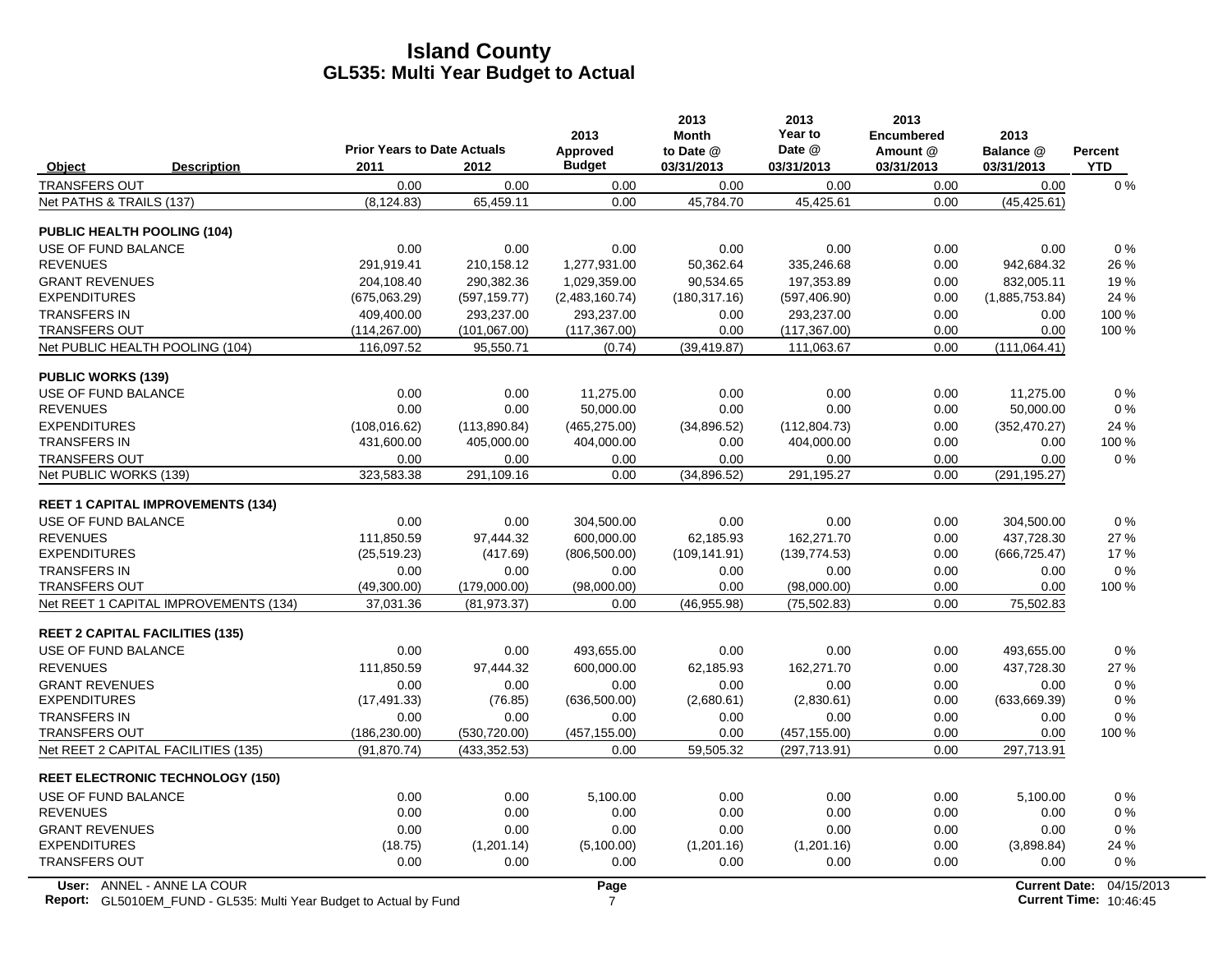|                                  |                                                | <b>Prior Years to Date Actuals</b> |               | 2013                      | 2013<br><b>Month</b>    | 2013<br>Year to<br>Date @ | 2013<br><b>Encumbered</b> | 2013                    |                              |
|----------------------------------|------------------------------------------------|------------------------------------|---------------|---------------------------|-------------------------|---------------------------|---------------------------|-------------------------|------------------------------|
| Object                           | <b>Description</b>                             | 2011                               | 2012          | Approved<br><b>Budget</b> | to Date @<br>03/31/2013 | 03/31/2013                | Amount @<br>03/31/2013    | Balance @<br>03/31/2013 | <b>Percent</b><br><b>YTD</b> |
|                                  | Net REET ELECTRONIC TECHNOLOGY (150)           | (18.75)                            | (1,201.14)    | 0.00                      | (1,201.16)              | (1,201.16)                | 0.00                      | 1,201.16                |                              |
|                                  | <b>RURAL COUNTY SALES TAX (121)</b>            |                                    |               |                           |                         |                           |                           |                         |                              |
| <b>USE OF FUND BALANCE</b>       |                                                | 0.00                               | 0.00          | 1,200,000.00              | 0.00                    | 0.00                      | 0.00                      | 1,200,000.00            | 0%                           |
| <b>REVENUES</b>                  |                                                | 164.952.14                         | 161,331.13    | 640,000.00                | 49,410.73               | 168,905.58                | 0.00                      | 471,094.42              | 26 %                         |
| <b>EXPENDITURES</b>              |                                                | (272, 712.13)                      | (269,096.05)  | (1,840,000.00)            | 0.00                    | 0.00                      | 0.00                      | (1,840,000.00)          | 0%                           |
| <b>TRANSFERS OUT</b>             |                                                | (2.700.00)                         | 0.00          | 0.00                      | 0.00                    | 0.00                      | 0.00                      | 0.00                    | 0%                           |
|                                  | Net RURAL COUNTY SALES TAX (121)               | (110, 459.99)                      | (107, 764.92) | 0.00                      | 49,410.73               | 168,905.58                | 0.00                      | (168, 905.58)           |                              |
|                                  | <b>STORM &amp; SURFACE WATER UTILITY (144)</b> |                                    |               |                           |                         |                           |                           |                         |                              |
| USE OF FUND BALANCE              |                                                | 0.00                               | 0.00          | 0.00                      | 0.00                    | 0.00                      | 0.00                      | 0.00                    | 0%                           |
| <b>REVENUES</b>                  |                                                | 12.06                              | 11.54         | 0.00                      | 6.83                    | 199.41                    | 0.00                      | (199.41)                | 0%                           |
| <b>EXPENDITURES</b>              |                                                | (28.11)                            | (25.54)       | (26, 355.00)              | (12.92)                 | (26.79)                   | 0.00                      | (26, 328.21)            | 0%                           |
| <b>TRANSFERS IN</b>              |                                                | 25,930.00                          | 27,160.00     | 26,355.00                 | 0.00                    | 26,355.00                 | 0.00                      | 0.00                    | 100 %                        |
| <b>TRANSFERS OUT</b>             |                                                | 0.00                               | 0.00          | 0.00                      | 0.00                    | 0.00                      | 0.00                      | 0.00                    | 0%                           |
|                                  | Net STORM & SURFACE WATER UTILITY (144)        | 25,913.95                          | 27,146.00     | 0.00                      | (6.09)                  | 26,527.62                 | 0.00                      | (26, 527.62)            |                              |
| TREASURER'S M & O (116)          |                                                |                                    |               |                           |                         |                           |                           |                         |                              |
| USE OF FUND BALANCE              |                                                | 0.00                               | 0.00          | 0.00                      | 0.00                    | 0.00                      | 0.00                      | 0.00                    | 0%                           |
| <b>REVENUES</b>                  |                                                | 12,664.55                          | 45,702.25     | 150,975.00                | (1,635.00)              | 3,490.70                  | 0.00                      | 147,484.30              | 2%                           |
| <b>EXPENDITURES</b>              |                                                | (10, 513.74)                       | (12, 846.35)  | (150, 975.00)             | (7,630.26)              | (19, 490.61)              | 0.00                      | (131, 484.39)           | 13%                          |
| <b>TRANSFERS OUT</b>             |                                                | 0.00                               | 0.00          | 0.00                      | 0.00                    | 0.00                      | 0.00                      | 0.00                    | 0%                           |
| Net TREASURER'S M & O (116)      |                                                | 2.150.81                           | 32.855.90     | 0.00                      | (9,265.26)              | (15,999.91)               | 0.00                      | 15,999.91               |                              |
|                                  | <b>TRIAL COURT IMPROVEMENT (157)</b>           |                                    |               |                           |                         |                           |                           |                         |                              |
| <b>REVENUES</b>                  |                                                | 11,866.38                          | 5,987.79      | 5,000.00                  | 18.67                   | 6,050.45                  | 0.00                      | (1,050.45)              | 121 %                        |
| <b>EXPENDITURES</b>              |                                                | (953.11)                           | 0.00          | (5,000.00)                | 0.00                    | 0.00                      | 0.00                      | (5,000.00)              | 0%                           |
|                                  | Net TRIAL COURT IMPROVEMENT (157)              | 10.913.27                          | 5.987.79      | 0.00                      | 18.67                   | 6.050.45                  | 0.00                      | (6,050.45)              |                              |
| <b>VETERANS ASSISTANCE (107)</b> |                                                |                                    |               |                           |                         |                           |                           |                         |                              |
| USE OF FUND BALANCE              |                                                | 0.00                               | 0.00          | 0.00                      | 0.00                    | 0.00                      | 0.00                      | 0.00                    | 0%                           |
| <b>REVENUES</b>                  |                                                | 205.80                             | 1,002.26      | 115,150.00                | 448.13                  | 1,493.01                  | 0.00                      | 113,656.99              | 1%                           |
| <b>EXPENDITURES</b>              |                                                | (16, 269.82)                       | (13,542.13)   | (106, 753.00)             | (6,908.05)              | (24.052.59)               | 0.00                      | (82,700.41)             | 23%                          |
| <b>TRANSFERS OUT</b>             |                                                | 0.00                               | (7,952.00)    | (8,397.00)                | 0.00                    | (8, 397.00)               | 0.00                      | 0.00                    | 100%                         |
|                                  | Net VETERANS ASSISTANCE (107)                  | (16,064.02)                        | (20, 491.87)  | 0.00                      | (6,459.92)              | (30.956.58)               | 0.00                      | 30,956.58               |                              |
|                                  | <b>WATER QUALITY ASSISTANCE (149)</b>          |                                    |               |                           |                         |                           |                           |                         |                              |
| <b>REVENUES</b>                  |                                                | 2,951.02                           | 31,450.69     | 285,752.00                | 1,478.03                | 39,289.46                 | 0.00                      | 246,462.54              | 14 %                         |
| <b>GRANT REVENUES</b>            |                                                | 0.00                               | 17,602.73     | 86,656.00                 | 0.00                    | 58,066.20                 | 0.00                      | 28,589.80               | 67%                          |
| <b>EXPENDITURES</b>              |                                                | (66,020.77)                        | (68, 351.43)  | (372, 408.00)             | (78, 758.86)            | (118, 365.70)             | 0.00                      | (254, 042.30)           | 32 %                         |
| <b>TRANSFERS IN</b>              |                                                | 0.00                               | 0.00          | 0.00                      | 0.00                    | 0.00                      | 0.00                      | 0.00                    | 0%                           |
| <b>TRANSFERS OUT</b>             |                                                | 0.00                               | 0.00          | 0.00                      | 0.00                    | 0.00                      | 0.00                      | 0.00                    | 0%                           |
|                                  |                                                |                                    |               |                           |                         |                           |                           |                         |                              |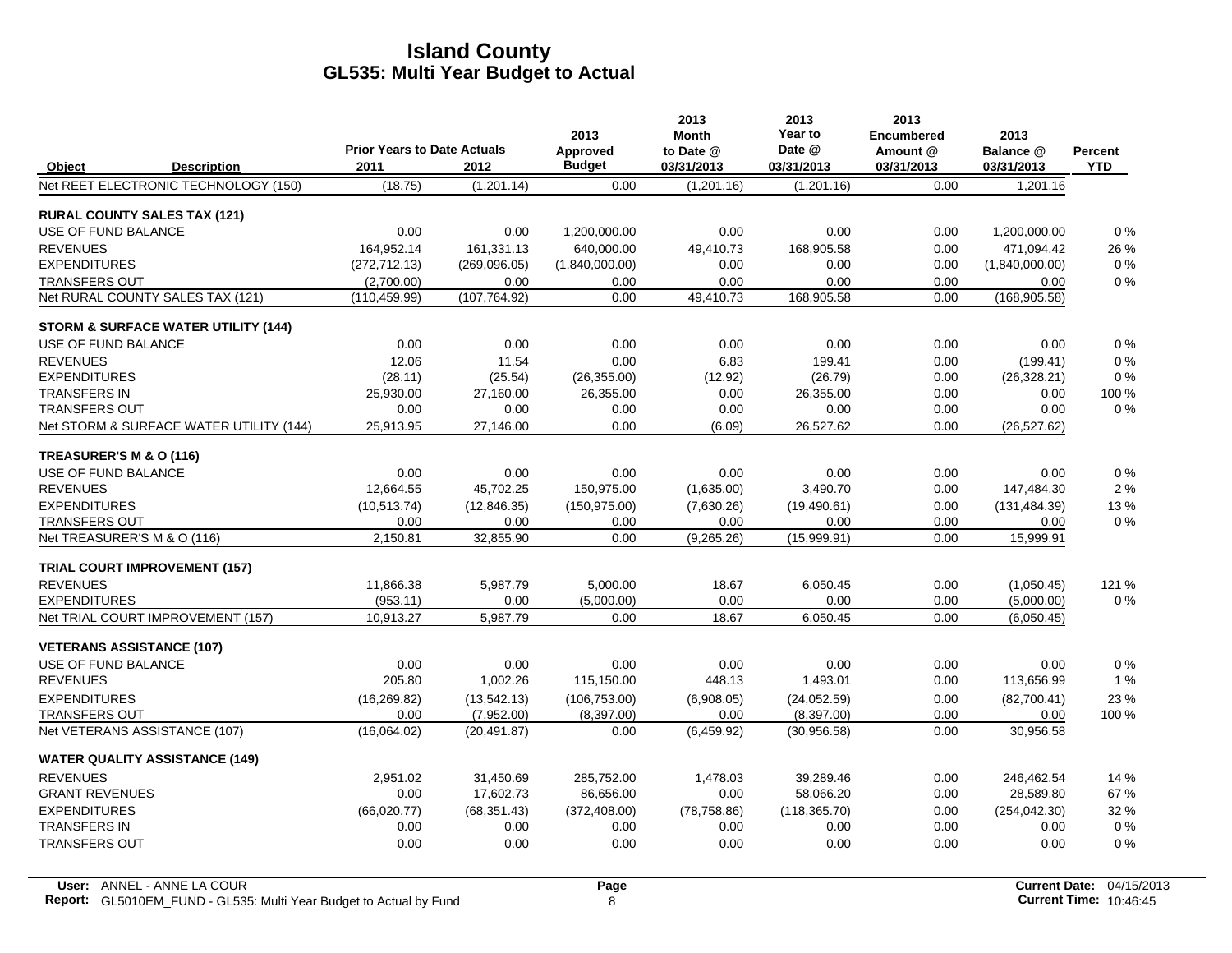|                              |                                    | <b>Prior Years to Date Actuals</b> |              | 2013<br>Approved | 2013<br>Month<br>to Date @ | 2013<br>Year to<br>Date @ | 2013<br><b>Encumbered</b><br>Amount @ | 2013<br>Balance @ | <b>Percent</b> |
|------------------------------|------------------------------------|------------------------------------|--------------|------------------|----------------------------|---------------------------|---------------------------------------|-------------------|----------------|
| Object                       | <b>Description</b>                 | 2011                               | 2012         | <b>Budget</b>    | 03/31/2013                 | 03/31/2013                | 03/31/2013                            | 03/31/2013        | <b>YTD</b>     |
|                              | Net WATER QUALITY ASSISTANCE (149) | (63,069.75)                        | (19, 298.01) | 0.00             | (77, 280.83)               | (21,010.04)               | 0.00                                  | 21,010.04         |                |
| <b>Grand Total All Funds</b> |                                    | (495.099.19)                       | (743.893.49) | (0.74)           | (157.364.42)               | (540.692.52)              | 0.00                                  | 540,691.78        |                |